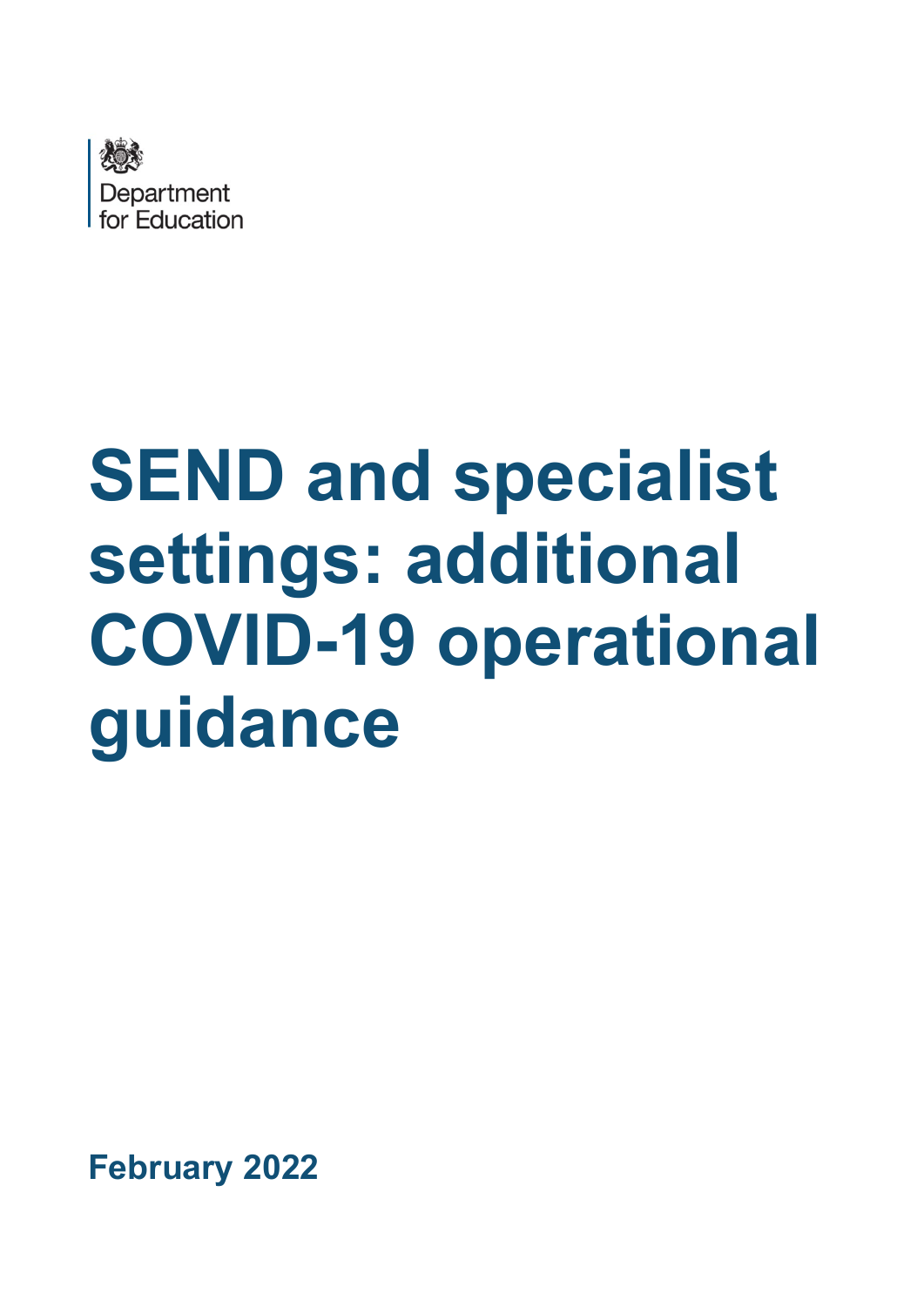# **Contents**

| Summary                                                                                            | $\overline{4}$ |
|----------------------------------------------------------------------------------------------------|----------------|
| Who is this guidance for?                                                                          | 4              |
| Introduction                                                                                       | 5              |
| <b>Protection measures</b>                                                                         | 5              |
| Tracing close contacts and isolation                                                               | 5              |
| Face coverings                                                                                     | 5              |
| In circumstances where face coverings are recommended                                              | 6              |
| Stepping measures up and down                                                                      | $\overline{7}$ |
| COVID-19 vaccinations for children and young people                                                | 8              |
| <b>Control measures</b>                                                                            | 8              |
| Ensure good hygiene for everyone                                                                   | 8              |
| Hand hygiene                                                                                       | 8              |
| Respiratory hygiene                                                                                | 8              |
| Use of personal protective equipment (PPE)                                                         | 9              |
| Maintain appropriate cleaning regimes, using standard products such as detergents                  | 9              |
| Keep occupied spaces well ventilated                                                               | 9              |
| Follow public health advice on testing, self-isolation and managing confirmed cases of<br>COVID-19 | 10             |
| When someone develops COVID-19 symptoms or has a positive test                                     | 10             |
| Asymptomatic testing in specialist settings and SEND units in mainstream settings                  | 10             |
| <b>Other considerations</b>                                                                        | 11             |
| <b>NHS COVID Pass</b>                                                                              | 12             |
| Welcoming children and young people back to your setting                                           | 12             |
| Workplace<br>1 <sub>1</sub>                                                                        | 13             |
| <b>Risk assessment</b>                                                                             | 13             |
| Workforce                                                                                          | 13             |
| Attendance<br>2.                                                                                   | 14             |
| Special schools and AP settings: attendance                                                        | 14             |
| SPIs: attendance                                                                                   | 14             |
| Hospital schools, including child and adolescent mental health services (CAMHS)                    | 14             |
| Travel and quarantine                                                                              | 14             |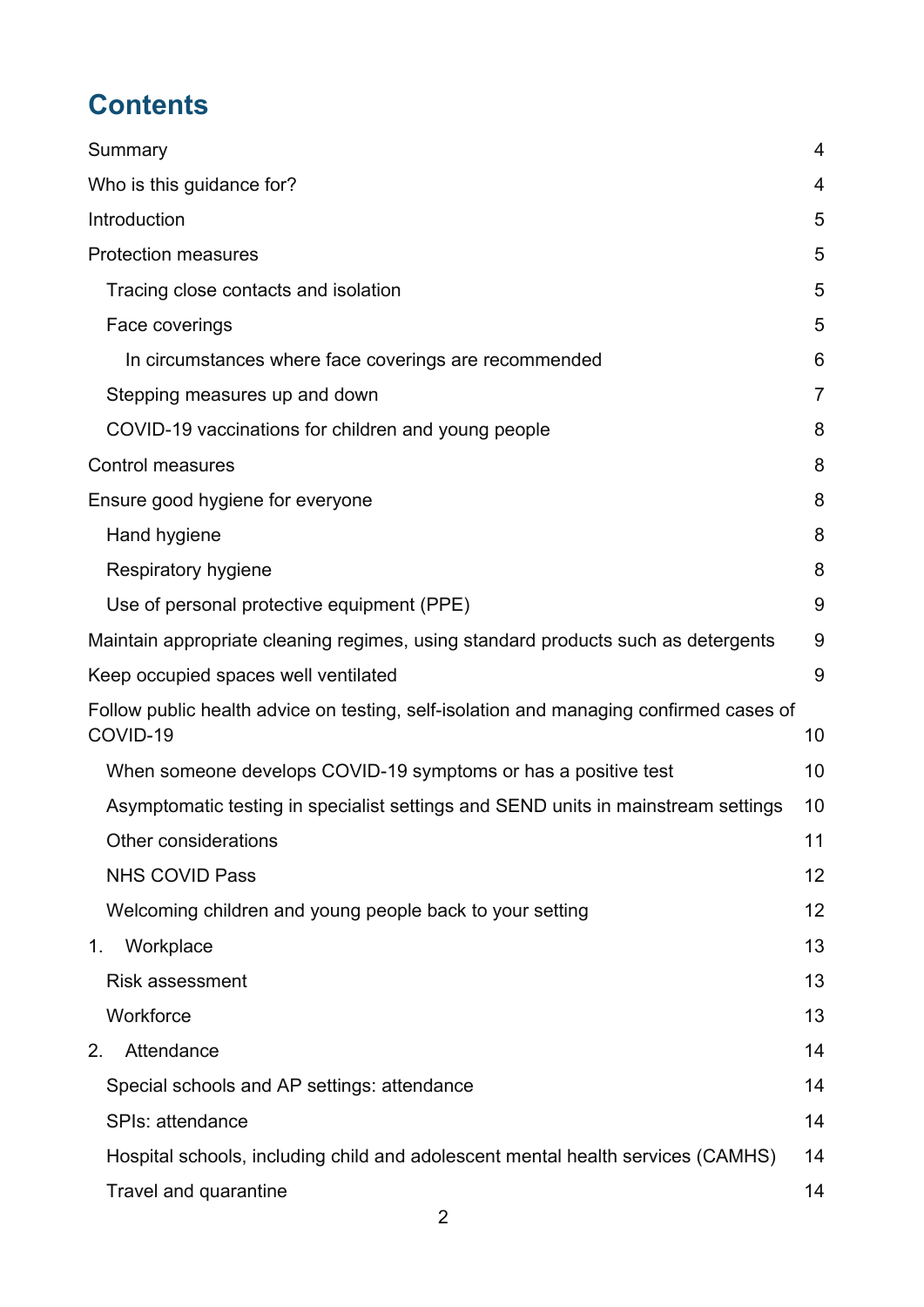| Encouraging regular school attendance                         | 15 |
|---------------------------------------------------------------|----|
| Clinically vulnerable children or young people                | 15 |
| Vulnerable children and young people                          | 16 |
| Residential specialist settings                               | 16 |
| 3.<br>Education, Health and Care (EHC) plans                  | 17 |
| Visiting specialists, support staff and wider provision<br>4. | 17 |
| Respite care<br>5.                                            | 18 |
| 6. Remote education                                           | 18 |
| 7. Education Recovery                                         | 19 |
| Tutoring                                                      | 19 |
| Early language                                                | 20 |
| <b>Recovery Premium</b>                                       | 20 |
| <b>Further Education and Post-16 Support</b>                  | 21 |
| 8. Home to school transport                                   | 21 |
| 9. Funding                                                    | 22 |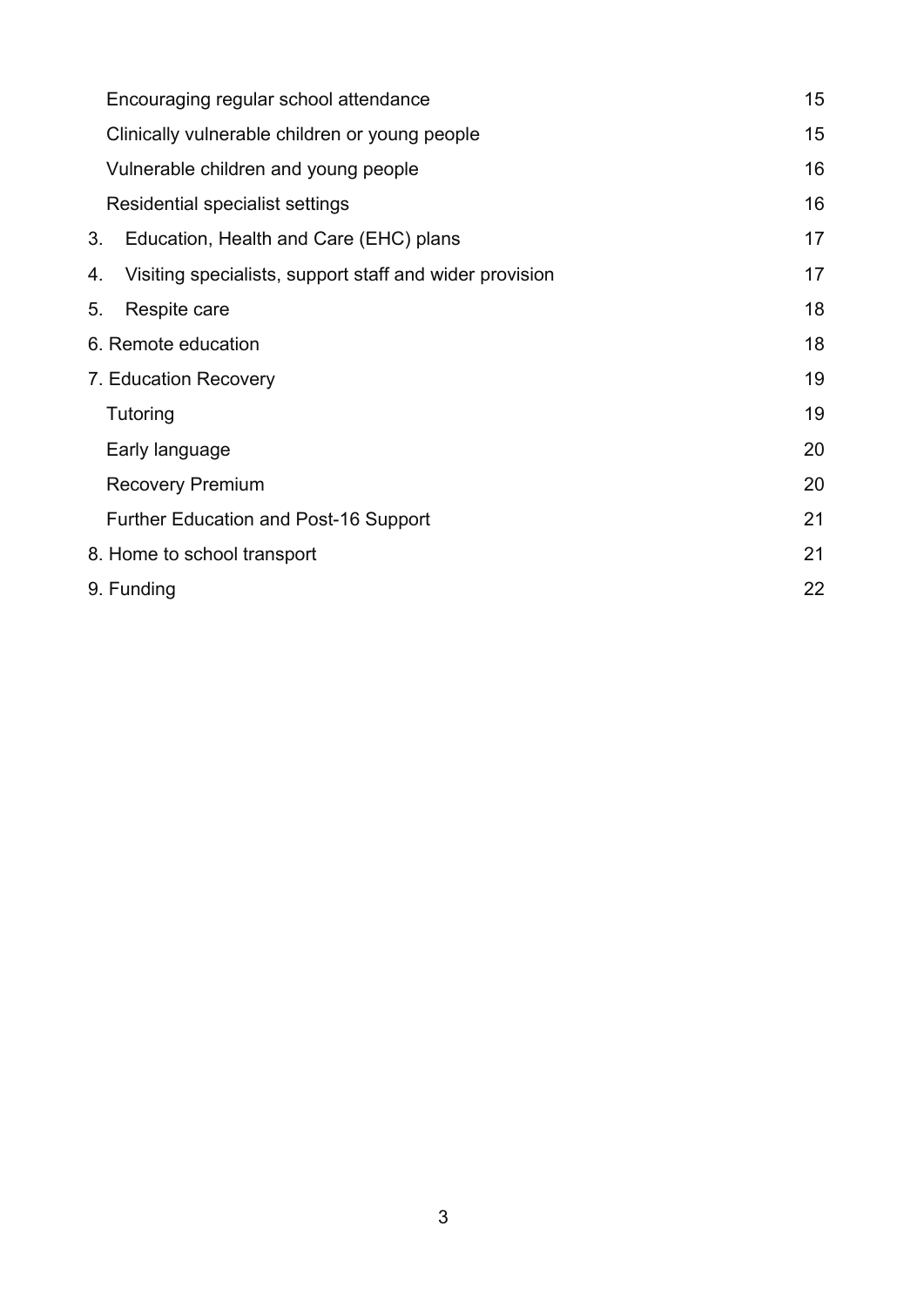## <span id="page-3-0"></span>**Summary**

Changes to the guidance since its 21 February 2022 publication include:

- update to the section on [tracing close contacts and isolation](#page-4-2) to reflect new public health information from 24 February
- update to the section on [when someone develops COVID-19 symptoms or has a](#page-9-1)  [positive test](#page-9-1) to reflect new public health guidance from 24 February

<span id="page-3-1"></span>This guidance is reviewed regularly.

# **Who is this guidance for?**

This additional guidance is for the leaders and staff of:

- special schools, including non-maintained special schools
- specialist units in mainstream schools or equivalent in FE colleges
- special post-16 institutions (SPIs)
- alternative provision (AP) (including hospital schools)

The purpose of this guidance is to provide additional information and support that will be helpful to you in delivering education in these settings.

Separate guidance is available for:

- [early years](https://www.gov.uk/government/publications/coronavirus-covid-19-early-years-and-childcare-closures)
- [schools](https://www.gov.uk/government/publications/actions-for-schools-during-the-coronavirus-outbreak)
- [further education \(FE colleges and providers\)](https://www.gov.uk/government/publications/coronavirus-covid-19-maintaining-further-education-provision)
- [children's social care](https://www.gov.uk/government/publications/coronavirus-covid-19-guidance-for-childrens-social-care-services)
- [out of school settings](https://www.gov.uk/government/publications/protective-measures-for-holiday-or-after-school-clubs-and-other-out-of-school-settings-for-children-during-the-coronavirus-covid-19-outbreak)

You should work closely with young people, parents or carers, staff and unions when agreeing the best approaches for your circumstances.

We expect independent schools and non-maintained special schools to follow the control measures set out in this guidance in the same way as state-funded schools. Health and safety legislation applies equally to independent schools.

Settings should work closely with parents and carers (future references to parents should be read as including carers), staff and unions when agreeing the best approaches for their circumstances.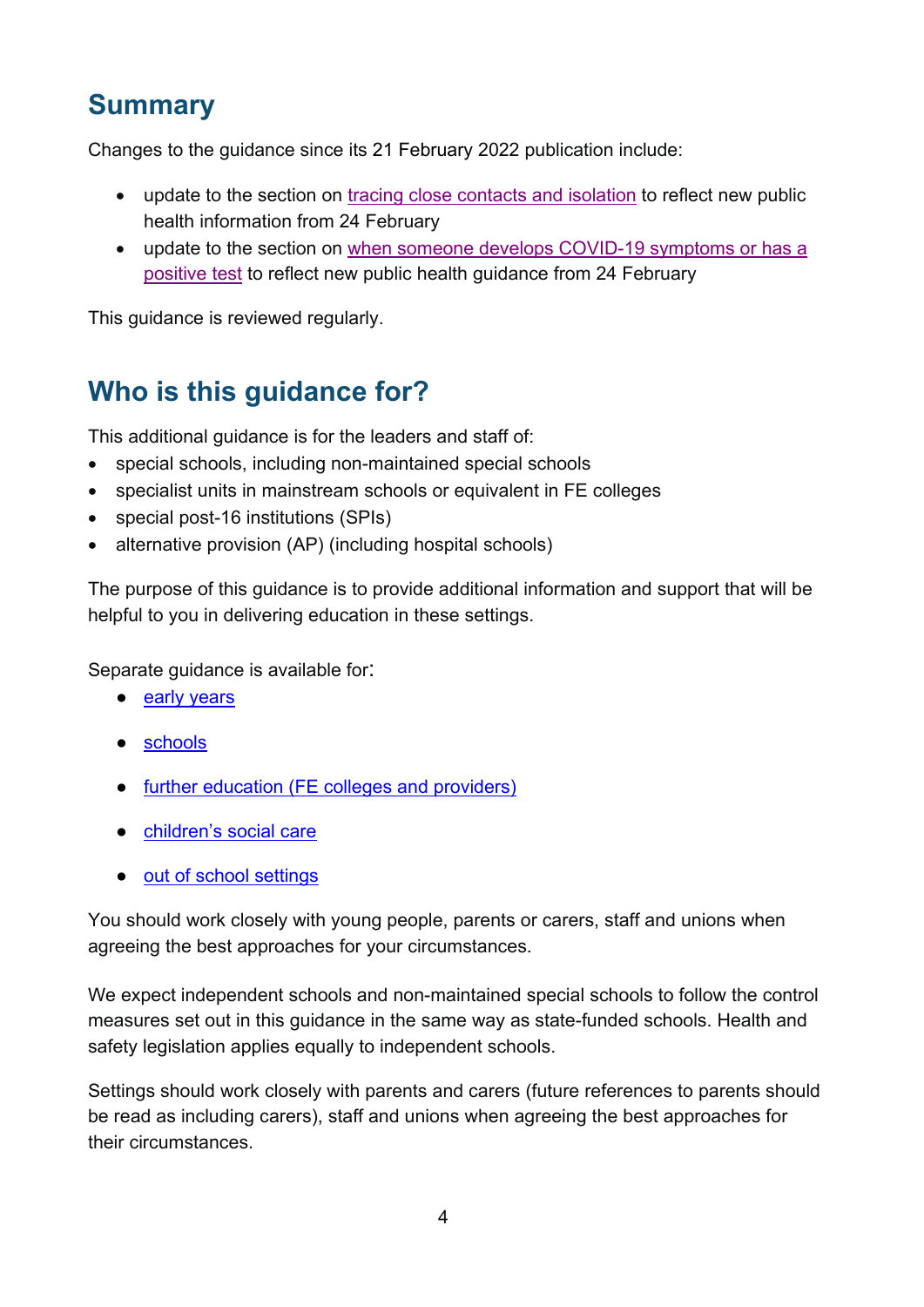We use the terms "must" and "should" throughout the guidance. We use the term "must" when the person in question is legally required to do something and "should" when the advice set out should be followed unless there is good reason not to.

## <span id="page-4-0"></span>**Introduction**

This is additional guidance for special schools, SPIs, and AP (including hospital schools). This includes public health advice, endorsed by UK Health Security Agency (UKSHA). It should be read alongside the main guidance documents:

- [schools COVID-19 operational guidance](https://www.gov.uk/government/publications/actions-for-schools-during-the-coronavirus-outbreak)
- [further education COVID-19 operational guidance](https://www.gov.uk/government/publications/coronavirus-covid-19-maintaining-further-education-provision)

On 21 February the Prime Minister set out the next phase of the Government's Coronavirus COVID-19 response.

COVID-19 continues to be a virus that we learn to live with and the imperative to reduce the disruption to children and young people's education remains.

Our priority is to support you to deliver face-to-face, high-quality education to all pupils and students. The evidence is clear that being out of education causes significant harm to educational attainment, life chances, and mental and physical health.

We have worked closely with the Department of Health and Social Care (DHSC) and UKSHA to revise this guidance.

## <span id="page-4-1"></span>**Protection measures**

#### <span id="page-4-2"></span>**Tracing close contacts and isolation**

Public health advice for [People with COVID-19 and their contacts](https://www.gov.uk/government/publications/covid-19-people-with-covid-19-and-their-contacts/covid-19-people-with-covid-19-and-their-contacts) changed from 24 February. Contacts are no longer required to self-isolate or advised to take daily tests, and contact tracing has ended.

#### <span id="page-4-3"></span>**Face coverings**

Face coverings are no longer advised for pupils, students, staff and visitors in classrooms or communal areas.

Staff and pupils should follow [wider advice on face coverings](https://www.gov.uk/government/publications/face-coverings-when-to-wear-one-and-how-to-make-your-own/face-coverings-when-to-wear-one-and-how-to-make-your-own) outside of school, including on transport to and from school or college.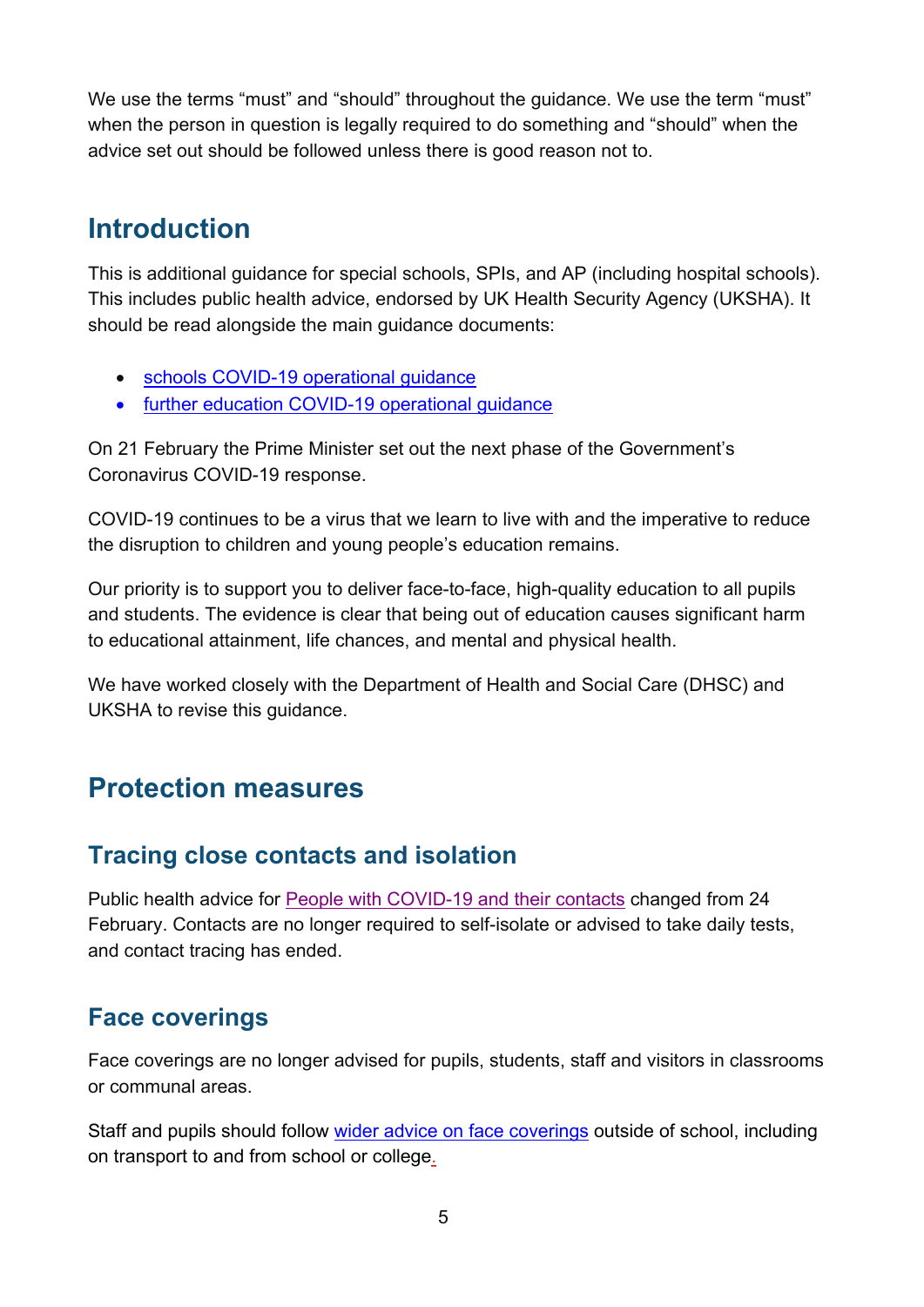Education settings, as employers, have a duty to comply with the Equality Act 2010 which includes making reasonable adjustments for disabled staff. They also have a duty to make reasonable adjustments for disabled pupils and students, to support them to access education successfully.

#### <span id="page-5-0"></span>**In circumstances where face coverings are recommended**

A director of public health might advise you that face coverings should temporarily be worn in communal areas or classrooms (by pupils, students, staff and visitors, unless exempt). You should make sure your contingency plans cover this possibility. (See the stepping [measures up and down](https://webarchive.nationalarchives.gov.uk/ukgwa/20211104183517mp_/https:/www.gov.uk/government/publications/actions-for-schools-during-the-coronavirus-outbreak/schools-covid-19-operational-guidance#stepping-measures-up-and-down) section).

In these circumstances, transparent face coverings, which may assist communication with someone who relies on lip reading, clear sound or facial expression to communicate, can also be worn. Transparent face coverings may be effective in reducing the spread of COVID-19. However, the evidence to support this is currently very limited. Face coverings (whether transparent or cloth) should fit securely around the face to cover the nose and mouth and be made with a breathable material capable of filtering airborne particles.

The main benefit from a transparent face covering is that they can aid communication, for example enabling lip-reading or allowing for the full visibility of facial expressions, but this should be considered alongside the comfort and breathability of a face covering that contains plastic, which may mean that the face covering is less breathable than layers of cloth.

Face visors or shields can be worn by those exempt from wearing a face covering but they are not an equivalent alternative in terms of source control of virus transmission. They may protect the wearer against droplet spread in specific circumstances but are unlikely to be effective in preventing the escape of smaller respiratory particles when used without an additional face covering. They should only be used after carrying out a risk assessment for the specific situation and should always be cleaned appropriately.

The use of face coverings may have a particular impact on those who rely on visual signals for communication. Those who communicate with or provide support to those who do, are exempt from any recommendation to wear face coverings in education and childcare settings.

There are some circumstances where people may not be able to wear a face covering. Please be mindful and respectful of such circumstances. Some people are less able to wear face coverings, and the reasons for this may not be visible to others.

• In relation to education settings, this includes (but is not limited to):people who cannot put on, wear or remove a face covering because of a physical or mental illness or impairment, or disability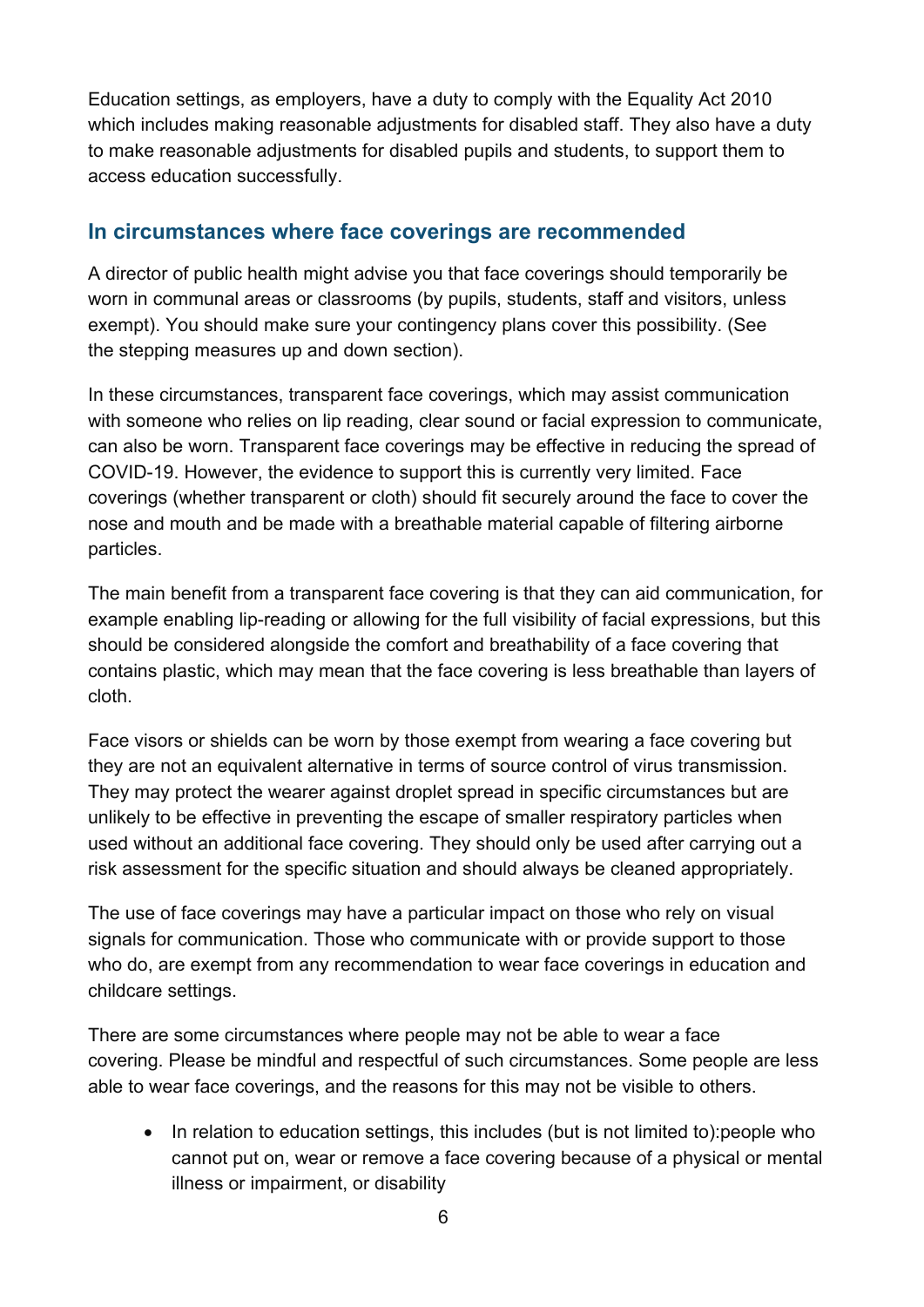- people for whom putting on, wearing or removing a face covering will cause severe distress
- people speaking to or providing assistance to someone who relies on lip reading, clear sound or facial expressions to communicate
- to avoid the risk of harm or injury to yourself or others
- you are also permitted to remove a face covering in order to take medication.

No pupil or student should be denied education on the grounds that they are, or are not, wearing a face covering.

Separate guidance is also available on [the use of PPE in education, childcare and](https://www.gov.uk/government/publications/safe-working-in-education-childcare-and-childrens-social-care/the-use-of-personal-protective-equipment-ppe-in-education-childcare-and-childrens-social-care-settings-including-for-aerosol-generating-procedure)  [children's social care settings](https://www.gov.uk/government/publications/safe-working-in-education-childcare-and-childrens-social-care/the-use-of-personal-protective-equipment-ppe-in-education-childcare-and-childrens-social-care-settings-including-for-aerosol-generating-procedure) where necessary. This guidance is currently under review.

#### <span id="page-6-0"></span>**Stepping measures up and down**

You should have contingency plans outlining how you would operate if you need to take extra measures in exceptional circumstances. Given the detrimental impact that restrictions on education can have on children and young people, any measures in schools and colleges should only ever be considered as a last resort, kept to the minimum number of settings or groups possible, and for the shortest amount of time possible.

Information on what circumstances might lead you to consider taking additional action, and the steps you should work through, can be found in the [contingency framework.](https://www.gov.uk/government/publications/coronavirus-covid-19-local-restrictions-in-education-and-childcare-settings/contingency-framework-education-and-childcare-settings)

If there are unvaccinated clinically vulnerable pupils and students within your setting you may need to put temporary additional protective measures in place in exceptional circumstances. These could include wearing face coverings (unless exempt), limiting contact and mixing with those identified as clinically vulnerable, and increasing hygiene and cleaning routines. Any decision to take additional precautions should be based on your specific circumstances and the needs of the clinically vulnerable children and young people within your setting. You should weigh up what impact additional precautions may have on education and wellbeing.

No pupil or student should be denied education based on their compliance with any additional precautions.

Health professionals attending your setting may be following slightly different guidance from UKSHA due to their wider work in settings with clinically extremely vulnerable adults.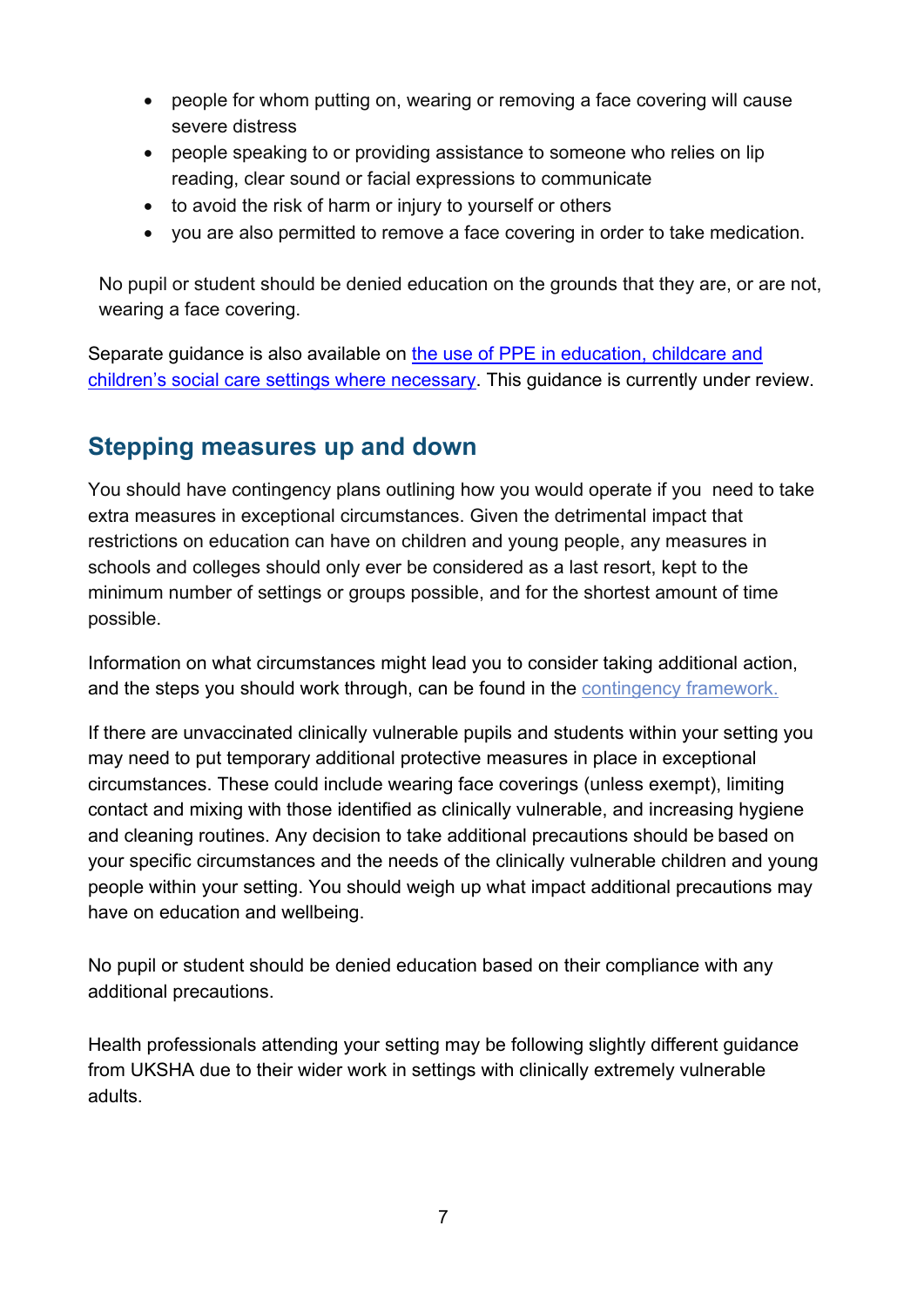## <span id="page-7-0"></span>**COVID-19 vaccinations for children and young people**

We recommend all school staff and eligible pupils take up the offer of a vaccine.

You can find out more about the in-school vaccination programme in [COVID-19](https://www.gov.uk/government/publications/covid-19-vaccination-resources-for-schools/covid-19-vaccination-programme-for-children-and-young-people-guidance-for-schools)  [vaccination programme for children and young people guidance for schools](https://www.gov.uk/government/publications/covid-19-vaccination-resources-for-schools/covid-19-vaccination-programme-for-children-and-young-people-guidance-for-schools)

## <span id="page-7-1"></span>**Control measures**

You should:

- 1. ensure good hygiene for everyone
- 2. maintain appropriate cleaning regimes
- 3. keep occupied spaces well ventilated
- 4. follow public health advice on testing, self-isolation and managing confirmed cases of COVID-19

## <span id="page-7-2"></span>**Ensure good hygiene for everyone**

#### <span id="page-7-3"></span>**Hand hygiene**

Frequent and thorough hand cleaning should now be regular practice. You should continue to ensure that pupils and students clean their hands regularly. This can be done with soap and water or hand sanitiser.

You should also continue to consider:

- how often pupils, students and staff will need to wash their hands
- whether staff working with pupils and students who spit uncontrollably want more opportunities to wash their hands than other staff
- whether pupils and students who use saliva as a sensory stimulant or who struggle with 'catch it, bin it, kill it' need more opportunities to wash their hands
- how to help pupils and students with complex needs to clean their hands properly.

#### <span id="page-7-4"></span>**Respiratory hygiene**

The 'catch it, bin it, kill it' approach continues to be very important. As with hand cleaning, you should ensure that younger pupils and those with complex needs are helped to get this right.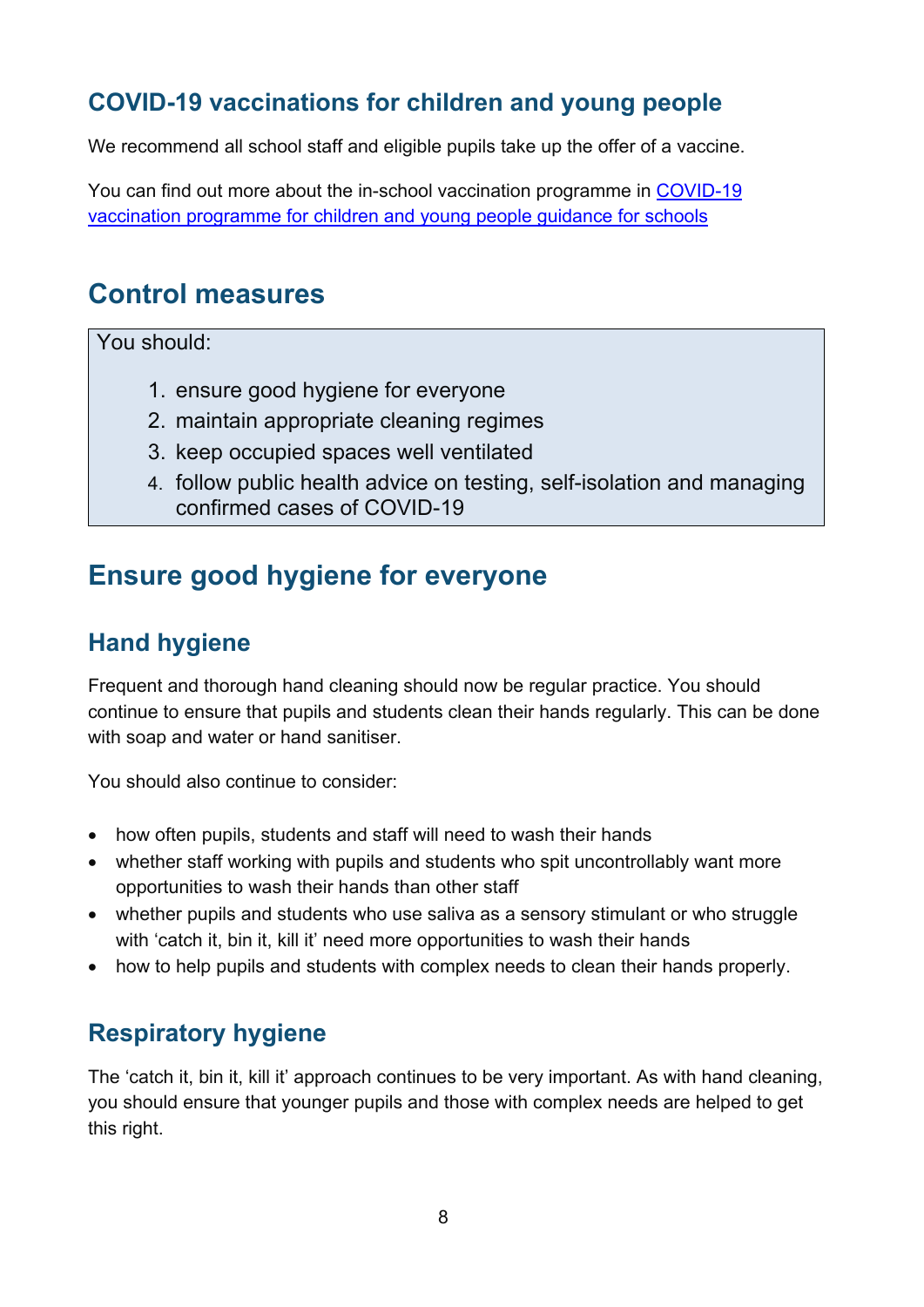Some pupils and students with complex needs will struggle to maintain as good respiratory hygiene as their peers, for example, those who spit uncontrollably or use saliva as a sensory stimulant. This should be considered as part of your risk assessment in order to support these pupils and students and the staff working with them and is not a reason to deny these children and young people face-to-face education.

The [e-Bug COVID-19 website](https://e-bug.eu/eng_home.aspx?cc=eng&ss=1&t=Information%20about%20the%20Coronavirus) contains free resources for settings, including materials to encourage good hand and respiratory hygiene.

## <span id="page-8-0"></span>**Use of personal protective equipment (PPE)**

Most staff in schools and colleges will not require PPE beyond what they would normally need for their work. If a pupil or student already has routine care needs that involve the use of PPE, the same PPE should continue to be used.

Additional PPE for COVID-19 is only required in a very limited number of scenarios, for example, when performing [aerosol generating procedures \(AGPs\).](https://www.gov.uk/government/publications/safe-working-in-education-childcare-and-childrens-social-care/safe-working-in-education-childcare-and-childrens-social-care-settings-including-the-use-of-personal-protective-equipment-ppe#aerosol-generating-procedures-agps)

The guidance on the use of PPE in education, childcare and children's social care [settings](https://www.gov.uk/government/publications/safe-working-in-education-childcare-and-childrens-social-care) provides more information on the use of PPE for COVID-19. This guidance is currently under review.

## <span id="page-8-1"></span>**Maintain appropriate cleaning regimes, using standard products such as detergents**

You should put in place and maintain an appropriate cleaning schedule. This could include regular cleaning of areas and equipment (for example, twice per day).

UKSHA has published guidance on the [cleaning of non-healthcare settings.](https://www.gov.uk/government/publications/covid-19-decontamination-in-non-healthcare-settings) 

#### <span id="page-8-2"></span>**Keep occupied spaces well ventilated**

When your setting is in operation, it is important to ensure it is well ventilated and a comfortable teaching environment is maintained.

You should identify any poorly ventilated spaces as part of your risk assessment and take steps to improve fresh air flow in these areas.

Mechanical ventilation is a system that uses a fan to draw fresh air, or extract air from a room. These should be adjusted to increase the ventilation rate wherever possible and checked to confirm that normal operation meets current guidance and that only fresh outside air is circulated.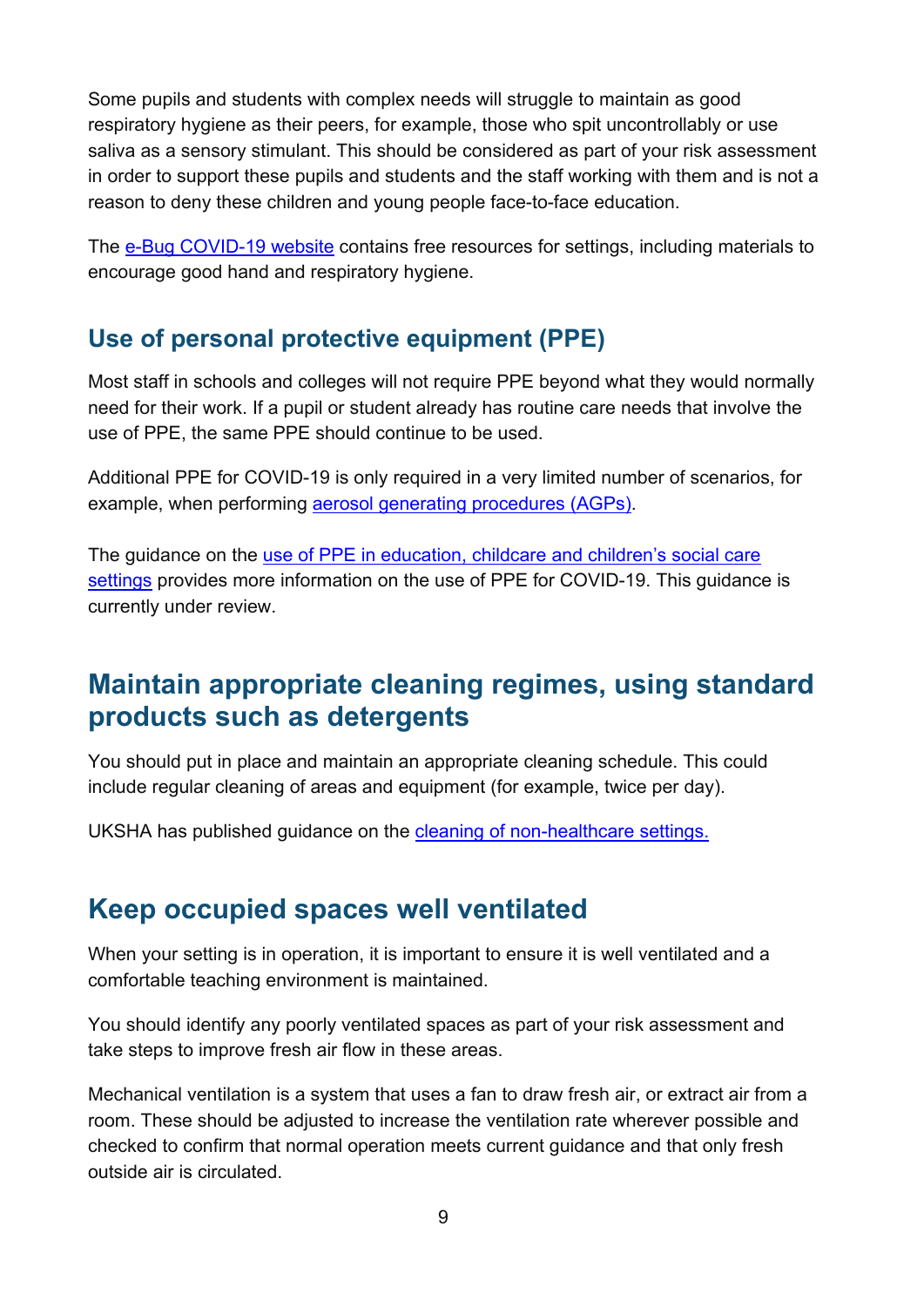If possible, systems should be adjusted to full fresh air or, if this is not possible, then systems should be operated as normal as long as they are within a single room and supplemented by an outdoor air supply.

Where mechanical ventilation systems exist, you should ensure that they are maintained in accordance with the manufacturers' recommendations.

Opening external windows can improve natural ventilation, and in addition, opening internal doors can also assist with creating a throughput of air. If necessary, external opening doors may also be used (if they are not fire doors and where safe to do so).

You should balance the need for increased ventilation while maintaining a comfortable temperature.

The [Health and Safety Executive guidance on air conditioning and ventilation during the](https://www.hse.gov.uk/coronavirus/equipment-and-machinery/air-conditioning-and-ventilation.htm)  [coronavirus outbreak](https://www.hse.gov.uk/coronavirus/equipment-and-machinery/air-conditioning-and-ventilation.htm) and [CIBSE COVID-19 advice](https://www.cibse.org/coronavirus-covid-19) provides more information.

CO2 monitors have been provided to state-funded education settings so staff can quickly identify where ventilation needs to be improved.

## <span id="page-9-0"></span>**Follow public health advice on testing, self-isolation and managing confirmed cases of COVID-19**

#### <span id="page-9-1"></span>**When someone develops COVID-19 symptoms or has a positive test**

Pupils, staff and other adults should follow guidance on [People with COVID-19 and their](https://www.gov.uk/government/publications/covid-19-people-with-covid-19-and-their-contacts)  [contacts](https://www.gov.uk/government/publications/covid-19-people-with-covid-19-and-their-contacts) if they have [COVID-19 symptoms.](https://www.nhs.uk/conditions/coronavirus-covid-19/symptoms/)

Pupils in residential settings should usually self-isolate in their residential setting. Only in exceptional circumstances should a pupil self-isolate away from school.

Pupils and staff should return to school as soon they can, in line with guidance for [People](https://www.gov.uk/government/publications/covid-19-people-with-covid-19-and-their-contacts)  [with COVID-19 and their contacts.](https://www.gov.uk/government/publications/covid-19-people-with-covid-19-and-their-contacts)

#### <span id="page-9-2"></span>**Asymptomatic testing in specialist settings and SEND units in mainstream settings**

Staff and pupils in specialist SEND settings, AP and SEND units in mainstream schools or equivalent in FE colleges, (for example those completing courses which are specifically for students with disabilities and/or learning disabilities such as Supported Learning courses and Foundation/SEND courses), are currently advised to continue regular twice weekly testing.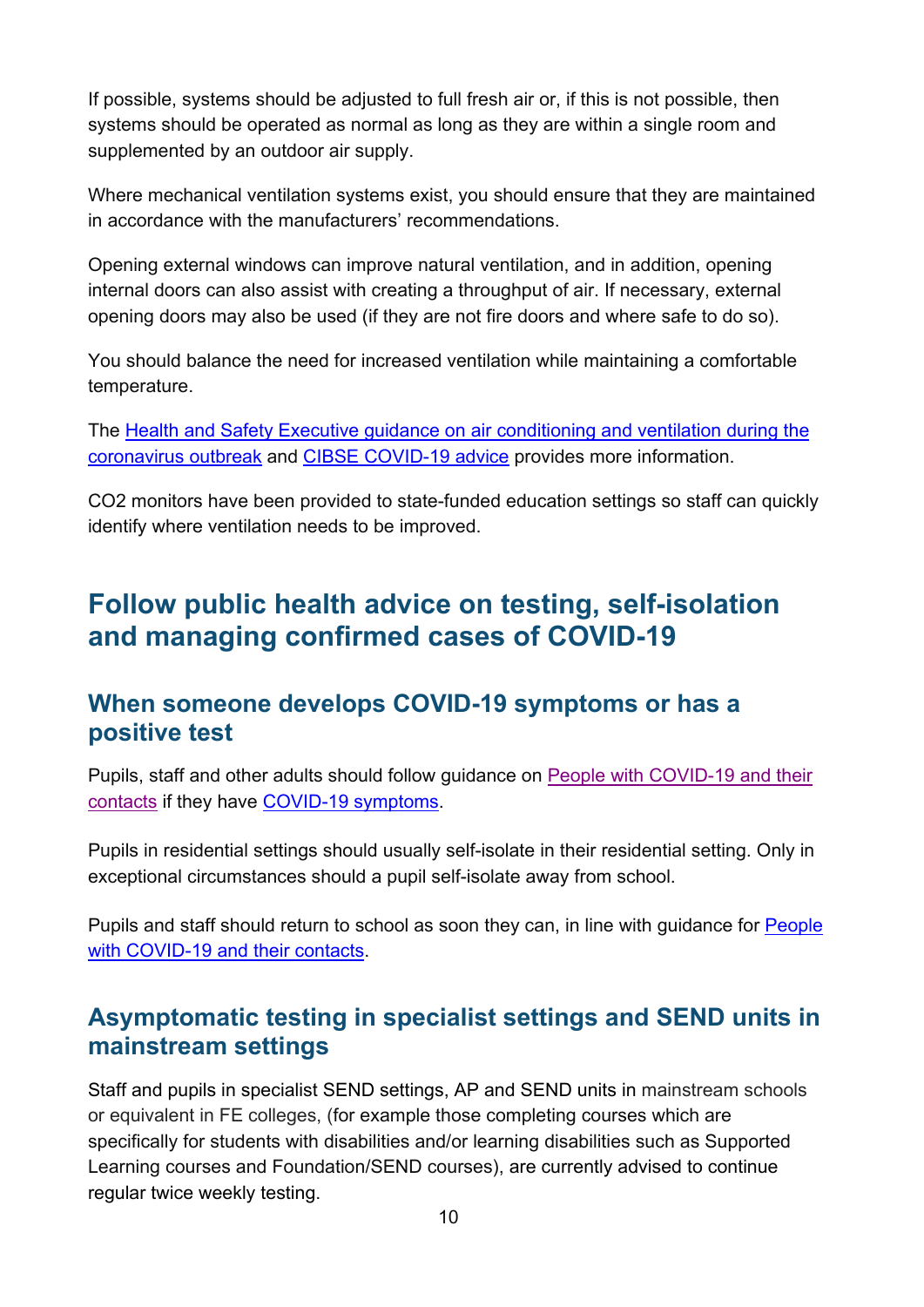We recognise specialist settings will have additional considerations to take into account when delivering asymptomatic testing, and additional guidance on testing in specialist [settings](https://www.gov.uk/government/publications/guidance-for-full-opening-special-schools-and-other-specialist-settings/rapid-asymptomatic-testing-in-specialist-settings) has been published.

We recognise that self-swabbing may cause significant concerns for some children and young people with SEND.

If necessary, settings should retain some testing capacity on site so they can offer testing to pupils and students who are unable to test themselves at home.

Testing is voluntary and no child or young person will be tested unless informed consent has been given by the appropriate person.

In the event of an outbreak, a setting may also be advised by their local health team or Director of Public Health (DPH) to increase testing for staff and students of secondary age and above for a period of time.

From 21 February, staff, pupils and students in mainstream secondary schools and colleges will not be expected to continue taking part in regular asymptomatic testing and should follow asymptomatic testing advice for the general population. Further information can be found in the [Schools COVID-19 operational guidance](https://assets.publishing.service.gov.uk/government/uploads/system/uploads/attachment_data/file/1050624/Schools_COVID-19_operational_guidance_Jan_2022.pdf) and the [Further education](https://www.gov.uk/government/publications/coronavirus-covid-19-maintaining-further-education-provision)  [COVID-19 operational guidance](https://www.gov.uk/government/publications/coronavirus-covid-19-maintaining-further-education-provision)

#### <span id="page-10-0"></span>**Other considerations**

You should ensure that key contractors are aware of your settings control measures and ways of working.

Some pupils and students with SEND (whether with EHC plans or on SEN support) will need specific help and preparation for the changes to routine that these measures will involve. Staff should plan to meet these needs, for example using social stories.

To make sure pupils and students with medical conditions are fully supported, work with:

- local authorities
- health professionals
- regional schools' commissioners
- other services

Use individual healthcare plans to help pupils and students receive an education in line with their peers. In some cases, the pupil's and student's medical needs will mean this is not possible, and educational support will require flexibility.

Further information is available in the guidance on [supporting pupils at school with](https://www.gov.uk/government/publications/supporting-pupils-at-school-with-medical-conditions--3)  [medical conditions.](https://www.gov.uk/government/publications/supporting-pupils-at-school-with-medical-conditions--3)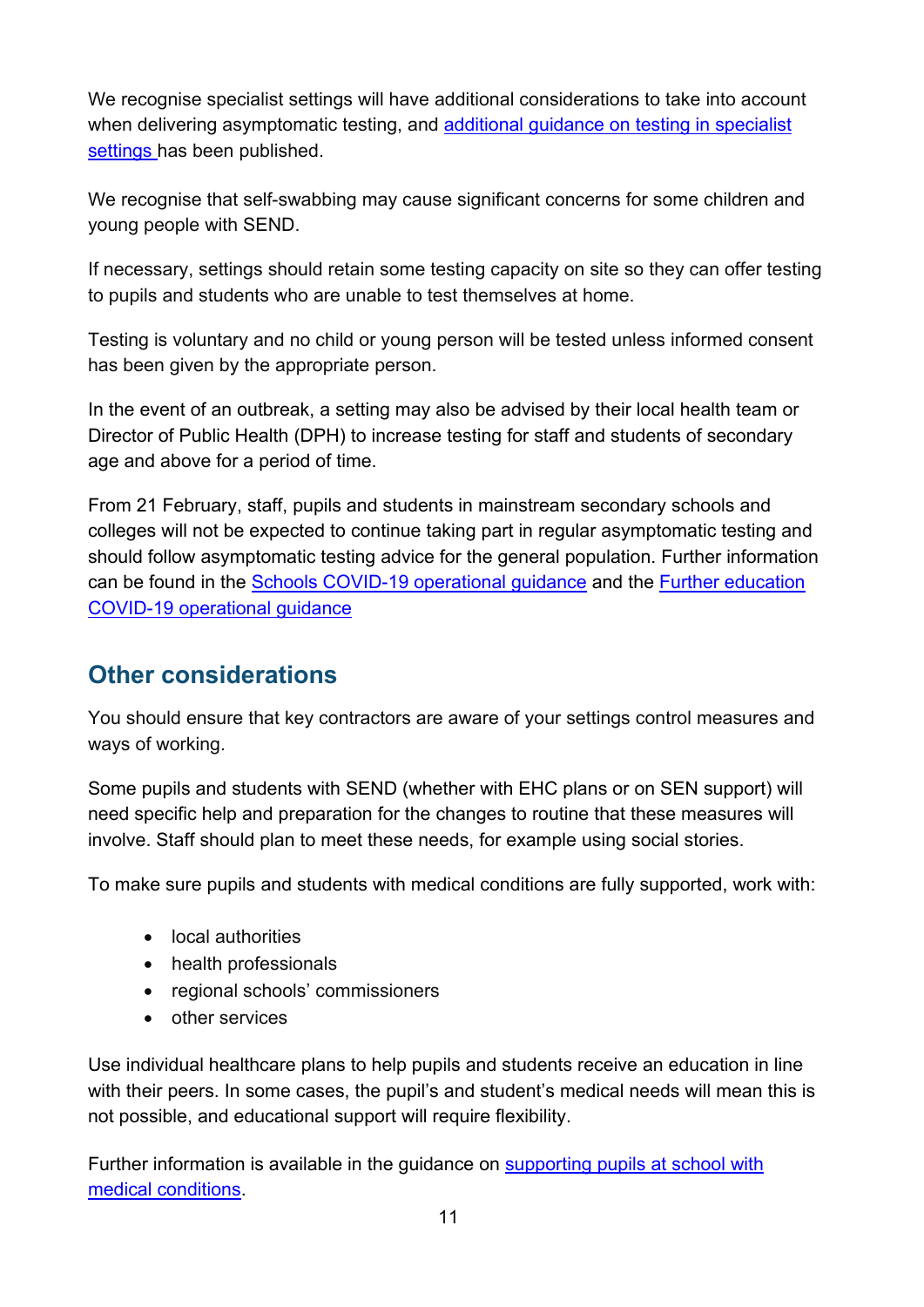Consider whether you need any additional processes in place for pupils and students who regularly:

- attend more than one site or different providers
- move between a training provider and workplace as part of an apprenticeship, traineeship or supported internship.

#### <span id="page-11-0"></span>**NHS COVID Pass**

Mandatory certification is no longer in place and so venues and events are not required by law to use the NHS COVID Pass as a condition of entry, but some may do so voluntarily. Further information on this is available in the guidance on [using your NHS](https://www.gov.uk/guidance/nhs-covid-pass)  [COVID-19 Pass for travel abroad and at venues and settings in England.](https://www.gov.uk/guidance/nhs-covid-pass)

Education settings should not use the NHS COVID Pass as a condition of entry for education or related activities such as exams, teaching, extra-curricular activities or any other day-to-day activities that are part of education or training

## <span id="page-11-1"></span>**Welcoming children and young people back to your setting**

In most cases, parents and carers will agree that a pupil or student with the key symptoms or COVID-19 should not attend given the potential risk to others.

If a parent or carer insists on their child attending your setting where they have a confirmed or suspected case of COVID-19, you can take the decision to refuse them if, in your reasonable judgement, it is necessary to protect others from possible infection with COVID-19.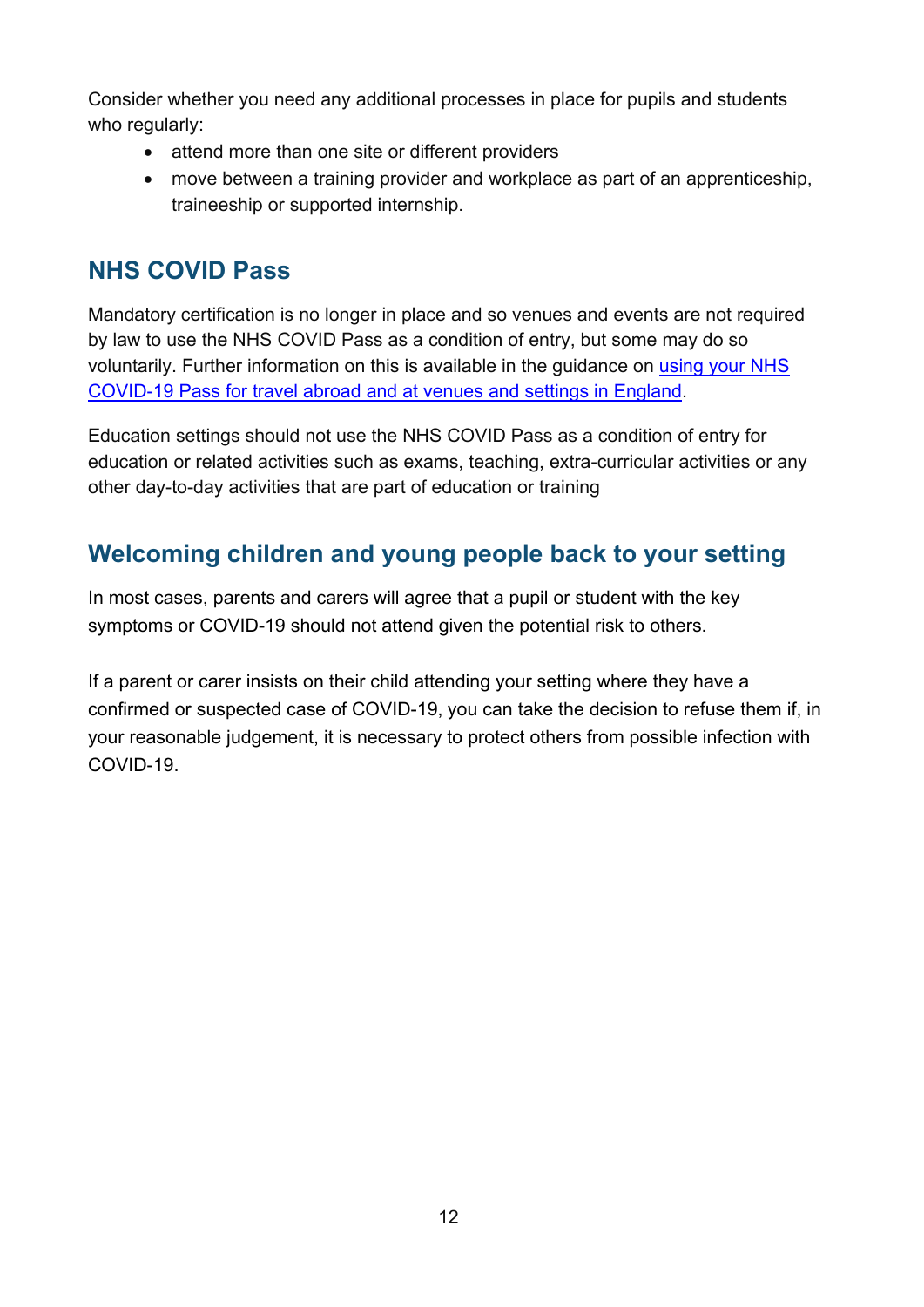# <span id="page-12-0"></span>**1. Workplace**

#### <span id="page-12-1"></span>**Risk assessment**

You must comply with health and safety law and put in place proportionate control measures. You must regularly review and update your risk assessments, treating them as 'living documents' as the circumstances at your school or college and the public health advice changes. This includes having active arrangements in place to monitor whether the controls are effective and working as planned.

For more information on what is required of educational leaders in relation to health and safety risk assessments and managing risk, see Health and safety; responsibilities and [duties for schools.](https://www.gov.uk/government/publications/health-and-safety-advice-for-schools)

#### <span id="page-12-2"></span>**Workforce**

Education leaders are best placed to determine the workforce required to meet the needs of their pupils and students.

Following expert clinical advice and the successful rollout of the COVID-19 vaccine programme, people previously considered to be particularly vulnerable, clinically extremely vulnerable (CEV), and high or higher-risk are not being advised to shield again. If staff were previously identified as being in one of these groups, they are advised to continue to follow the [Guidance for people previously considered clinically extremely](https://www.gov.uk/government/publications/guidance-on-shielding-and-protecting-extremely-vulnerable-persons-from-covid-19/guidance-on-shielding-and-protecting-extremely-vulnerable-persons-from-covid-19)  [vulnerable from COVID-19.](https://www.gov.uk/government/publications/guidance-on-shielding-and-protecting-extremely-vulnerable-persons-from-covid-19/guidance-on-shielding-and-protecting-extremely-vulnerable-persons-from-covid-19) Staff with a weakened immune system should follow [Guidance for people whose immune system means they are at higher risk from COVID-](https://www.gov.uk/government/publications/covid-19-guidance-for-people-whose-immune-system-means-they-are-at-higher-risk/covid-19-guidance-for-people-whose-immune-system-means-they-are-at-higher-risk)[19.](https://www.gov.uk/government/publications/covid-19-guidance-for-people-whose-immune-system-means-they-are-at-higher-risk/covid-19-guidance-for-people-whose-immune-system-means-they-are-at-higher-risk)

In some circumstances, staff may have received personal advice from their specialist or clinician on additional precautions to take and they should continue to follow that advice. Whilst individual risk assessments are not required, employers are expected to discuss any concerns that people previously considered CEV may have.

Employers will need to follow this specific [guidance for pregnant employees.](https://www.gov.uk/government/publications/coronavirus-covid-19-advice-for-pregnant-employees/coronavirus-covid-19-advice-for-pregnant-employees) [COVID-19](https://www.gov.uk/government/publications/covid-19-vaccination-women-of-childbearing-age-currently-pregnant-planning-a-pregnancy-or-breastfeeding)  [vaccination: a guide for women of childbearing age, pregnant or breastfeeding](https://www.gov.uk/government/publications/covid-19-vaccination-women-of-childbearing-age-currently-pregnant-planning-a-pregnancy-or-breastfeeding) contains further advice on vaccination. Your workplace risk assessment should already consider any risks to female employees of childbearing age and, in particular, risks to new and expectant mothers. You should also consider the needs of pregnant pupils or students.

Employers should be able to explain the measures they have in place to keep staff safe at work. The Health and Safety Executive (HSE) has published guidance on [protecting](https://www.hse.gov.uk/coronavirus/working-safely/protect-people.htm)  [vulnerable workers,](https://www.hse.gov.uk/coronavirus/working-safely/protect-people.htm) including advice for employers and employees on [how to talk about](https://www.hse.gov.uk/coronavirus/working-safely/talking-to-your-workers/index.htm)  [reducing risks in the workplace](https://www.hse.gov.uk/coronavirus/working-safely/talking-to-your-workers/index.htm) Employers should discuss concerns with staff.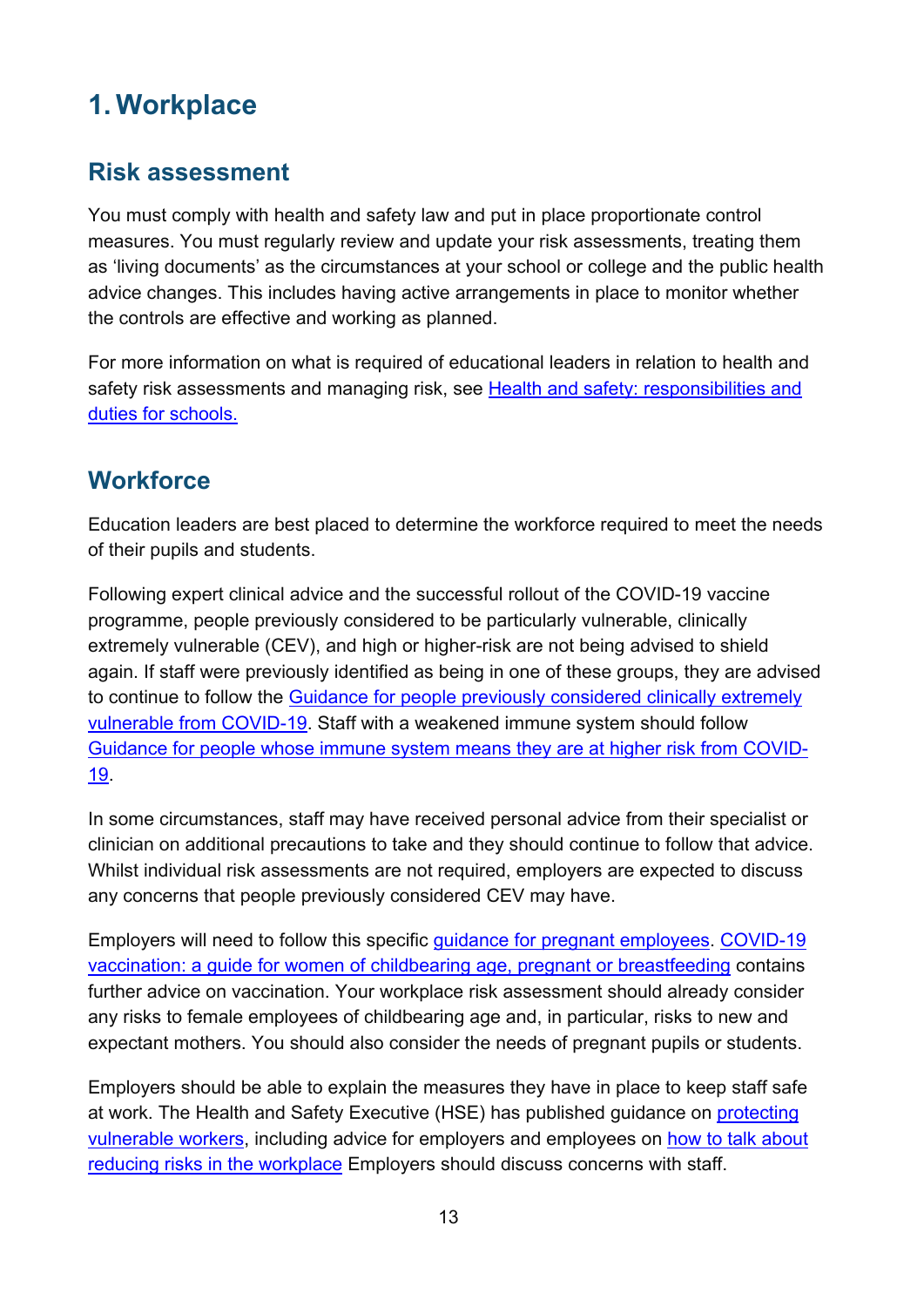# <span id="page-13-0"></span>**2. Attendance**

## <span id="page-13-1"></span>**Special schools and AP settings: attendance**

School attendance is mandatory for all pupils of compulsory school age, and it is a priority to ensure that as many children as possible regularly attend school.

Where a child is self-isolating (awaiting a test result) or in quarantine because of COVID-19 they should be recorded as code X (not attending in circumstances related to coronavirus). Where they are unable to attend because they have a confirmed case of COVID-19 they should be recorded as code I (illness).

For pupils abroad who are facing challenges returning, code X is unlikely to apply. In some specific cases, code Y (unable to attend due to exceptional circumstances) will apply. Further guidance about the use of codes is provided in the school attendance [guidance.](https://www.gov.uk/government/publications/school-attendance)

#### <span id="page-13-2"></span>**SPIs: attendance**

SPIs should continue to allow students to attend as per their usual timetable.

#### <span id="page-13-3"></span>**Hospital schools, including child and adolescent mental health services (CAMHS)**

Providers should offer full-time education where it is safe and feasible to do so and in line with the wider infection prevention and control (IPC) measures in place within the hospital setting. You should work with your local NHS trusts to deliver a broad and balanced curriculum for all pupils as far as their health permits.

Where it is not possible to provide face-to-face education for all pupils, for example, because of current physical capacity restraints at the hospital, then please use risk assessments to prioritise the pupils with the greatest need.

Mainstream schools should continue to support their pupils in hospital, including through remote learning support, to minimise the impact of their hospital stay on their education.

## <span id="page-13-4"></span>**Travel and quarantine**

All children and staff travelling to England must adhere to government travel advice [Travel to England from another country during coronavirus \(COVID-19\)](https://www.gov.uk/guidance/travel-to-england-from-another-country-during-coronavirus-covid-19).

Parents travelling abroad should bear in mind the impact on their child's education which may result from any requirement to quarantine or isolate upon return.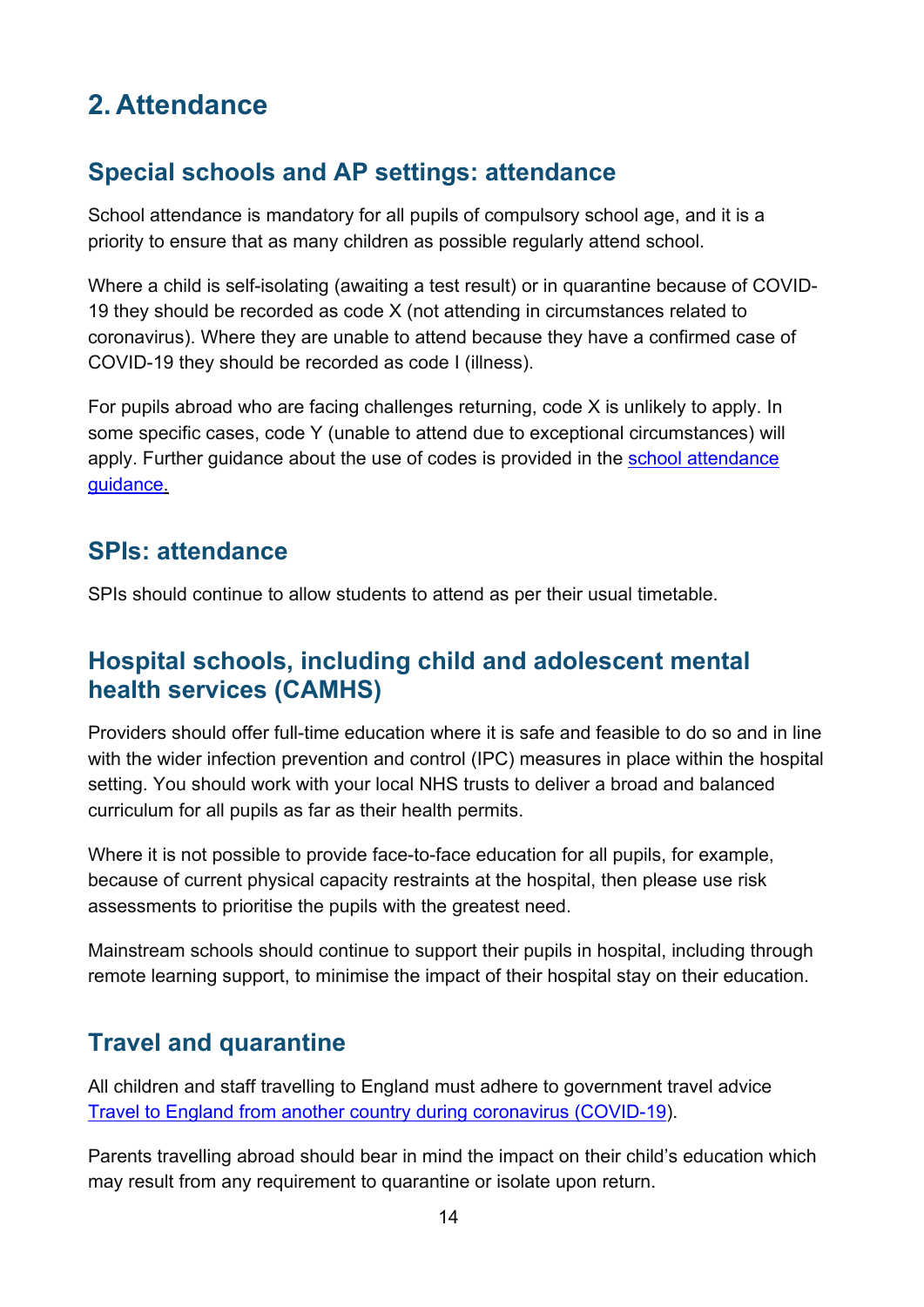Where pupils travel from abroad to attend a boarding school, you will need to explain the rules to pupils and their parents before they travel to the UK.

Additional guidance has been issued on [boarding school students quarantine and](https://www.gov.uk/government/publications/boarding-school-students-quarantine-and-testing-arrangements) testing [arrangements.](https://www.gov.uk/government/publications/boarding-school-students-quarantine-and-testing-arrangements)

## <span id="page-14-0"></span>**Encouraging regular school attendance**

Guidance for schools and local authorities to help them to [improve school attendance](https://www.gov.uk/government/publications/school-attendance/framework-for-securing-full-attendance-actions-for-schools-and-local-authorities) is available.

You should continue to clearly and consistently communicate the expectations around school attendance to families and any other professionals who work with the family. Any discussions should have a collaborative approach, focusing on the welfare of the child or young person and responding to the concerns of the parent, carer or young person. This conversation is particularly important for children with a social worker.

#### <span id="page-14-1"></span>**Clinically vulnerable children or young people**

Following expert clinical advice and the successful rollout of the COVID-19 vaccine programme, people previously considered to be particularly vulnerable, clinically extremely vulnerable (CEV) and high or higher-risk are not being advised to shield again. Children and young people who were previously identified as being in one of these groups, are advised to continue to follow the [Guidance for people previously considered](https://www.gov.uk/government/publications/guidance-on-shielding-and-protecting-extremely-vulnerable-persons-from-covid-19/guidance-on-shielding-and-protecting-extremely-vulnerable-persons-from-covid-19)  [clinically extremely vulnerable from COVID-19.](https://www.gov.uk/government/publications/guidance-on-shielding-and-protecting-extremely-vulnerable-persons-from-covid-19/guidance-on-shielding-and-protecting-extremely-vulnerable-persons-from-covid-19) Children and young people with a weakened immune system should follow [Guidance for people whose immune system](https://www.gov.uk/government/publications/covid-19-guidance-for-people-whose-immune-system-means-they-are-at-higher-risk/covid-19-guidance-for-people-whose-immune-system-means-they-are-at-higher-risk)  [means they are at higher risk from COVID-19.](https://www.gov.uk/government/publications/covid-19-guidance-for-people-whose-immune-system-means-they-are-at-higher-risk/covid-19-guidance-for-people-whose-immune-system-means-they-are-at-higher-risk)

Children and young people previously considered CEV should attend school or college and should follow the same [COVID-19 guidance](https://www.gov.uk/coronavirus) as the rest of the population. In some circumstances, a child or young person may have received personal advice from their specialist or clinician on additional precautions to take and they should continue to follow that advice.

We recommend that leaders in education work collaboratively with any families who are anxious to reassure them and to help their child attend their everyday activities. Discussions should have a collaborative approach, focusing on the welfare of the child or young person and responding to the concerns of the parent, carer or young person.

Further information is available in the guidance on [supporting pupils at school with](https://www.gov.uk/government/publications/supporting-pupils-at-school-with-medical-conditions--3)  [medical conditions.](https://www.gov.uk/government/publications/supporting-pupils-at-school-with-medical-conditions--3)

Pupils and students who live with someone who is CEV should continue to attend their education setting as normal.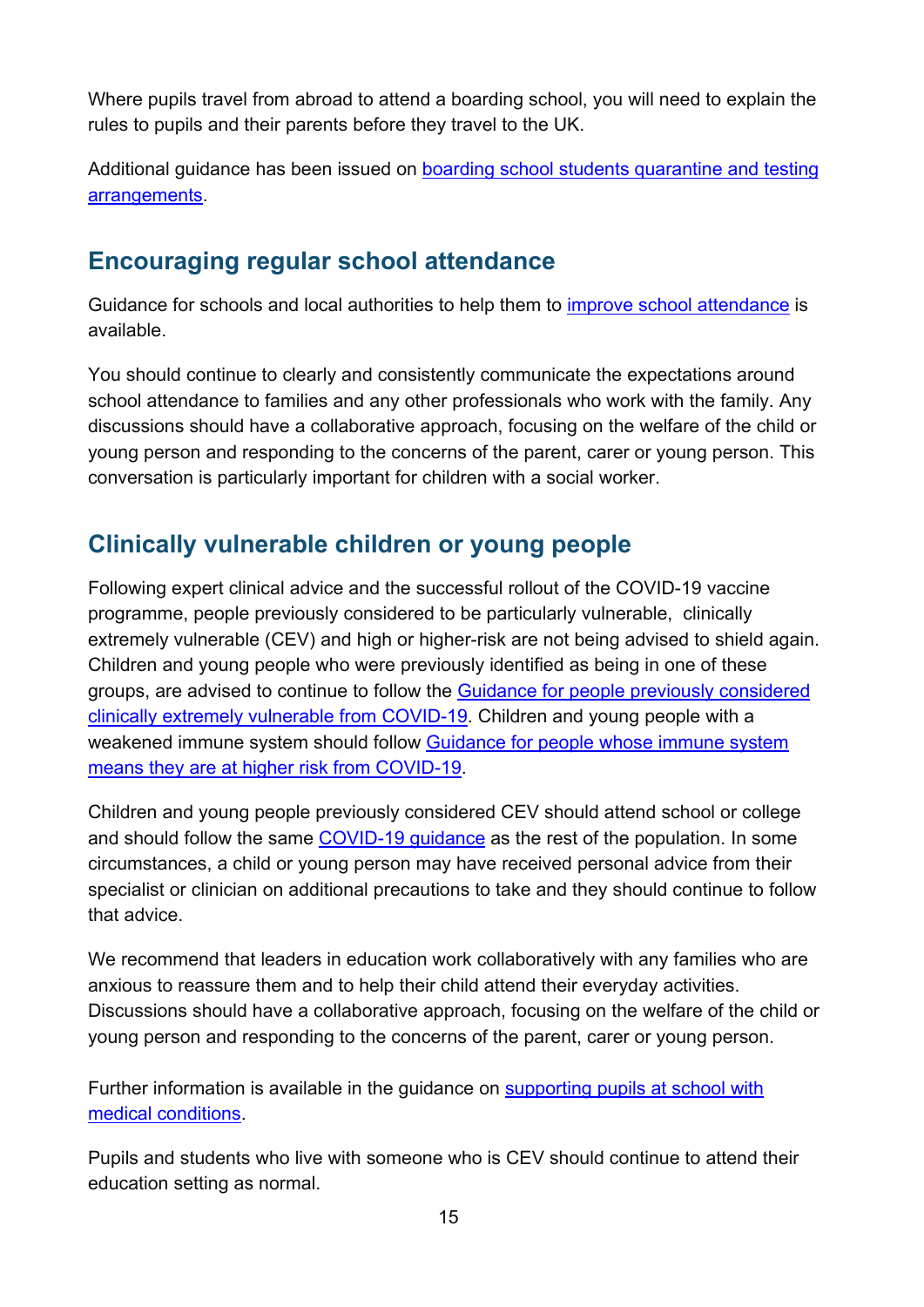Where a pupil or student is unable to attend their education setting because they are complying with clinical or public health advice, we expect their education setting to be able to offer them access to high quality remote education. It is important that you put systems in place to keep in contact with them and regularly check if they are accessing remote education. If they have a social worker, you should agree the best way to maintain contact and offer support.

## <span id="page-15-0"></span>**Vulnerable children and young people**

Where pupils who are self-isolating due to clinical or public health advice are within our [definition of vulnerable,](https://www.gov.uk/government/publications/coronavirus-covid-19-maintaining-educational-provision/guidance-for-schools-colleges-and-local-authorities-on-maintaining-educational-provision) it is important that you put systems in place to keep in contact with them, particularly if they have a social worker. Some children may be vulnerable who are not officially in statutory systems and schools should seek to support any children who they believe may have challenging circumstances at home.

When a vulnerable pupil is self-isolating, you should:

- notify their social worker (if they have one) and, for looked-after children, the local authority virtual school head
- agree with the social worker, the best way to maintain contact and offer support

You should have procedures in place to:

- check if a vulnerable pupil is able to access remote education support
- support them to access it (as far as possible)
- regularly check if they are accessing remote education
- keep in contact with them to check their wellbeing and refer onto other services if additional support is needed.

#### <span id="page-15-1"></span>**Residential specialist settings**

It is the general expectation that residential special schools and SPIs continue to maintain full attendance of all pupils and students. In the exceptional circumstances where some pupils and students may need to be sent home, the residential school or college must inform the home LA immediately. They and local authorities should maintain a register of all pupils and students who have been sent home due to COVID-19, including when this is due to workforce issues. The local authority should also contact the family frequently to ensure that risks are being managed and to establish whether additional support is necessary and how that will be delivered.

You should continue to provide any necessary health and therapy support (including access to medical supplies) if the child or young person returns to their family home.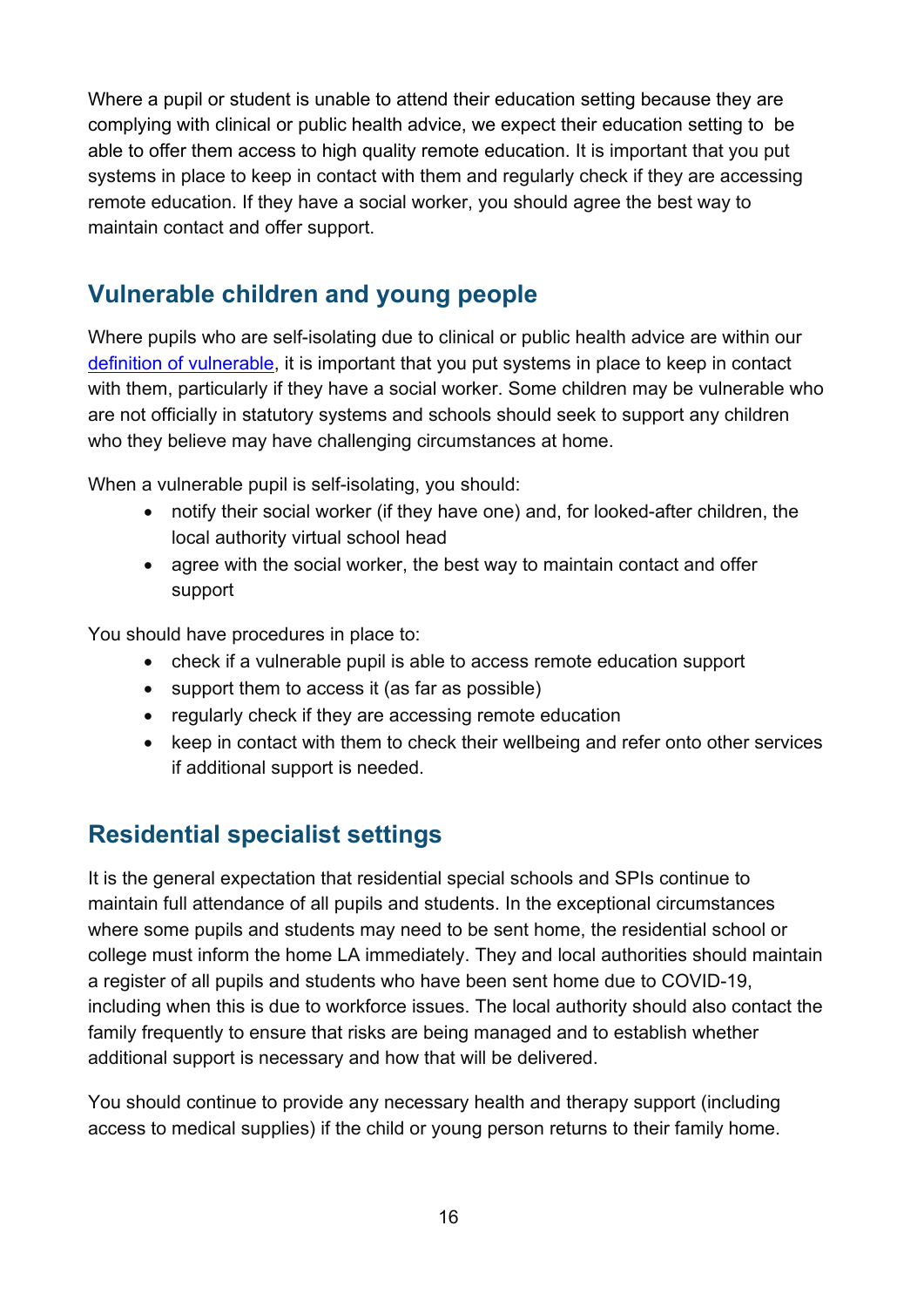All pupils and students can travel between their boarding provision and home, including those who attend weekly boarding provision.

You should ensure that appropriate arrangements are in place to allow children and young people to remain in contact with their parents and carers. Visits should be face-toface though virtual visits can be offered when it is not practicable to have a face-to-face visit because of COVID-19 due to specific public health advice.

You should continue to keep the local authority that placed the child or young person in your setting informed if there are risks to your ability to deliver provision to ensure the children or young people continue to receive support. Local authorities should help with any staff movements needed as far as possible and ensure appropriate infection and public health risks have been considered.

If you are temporarily unable to provide full provision it is likely to be preferable to allow the child or young person to remain resident, rather than to send them home, particularly if they lack suitable alternative accommodation. You should discuss this with the family and young person and the commissioning local authority.

## <span id="page-16-0"></span>**3.Education, Health and Care (EHC) plans**

Where a pupil or student has an EHC plan the local authority and (if there is health provision) health commissioning body must secure or arrange the provision specified in the plan.

At times it may be necessary to conduct some aspects of EHC needs assessments and reviews in different ways, for example because children or young people are isolating. It is important that the assessments and reviews continue to ensure that the child or young person, and their parent and carer, is at the centre of the process and can engage with the process in a meaningful way.

As well as the duty to secure or arrange provision in an EHC plan, you must meet all the statutory duties relating to EHC needs assessments and annual reviews. It is important that settings co-operate in supporting requests about potential placements, providing families with advice and information where requested.

## <span id="page-16-1"></span>**4.Visiting specialists, support staff and wider provision**

Specialists, therapists and other health professionals who support children and young people with SEND (for example speech and language therapists, physiotherapists,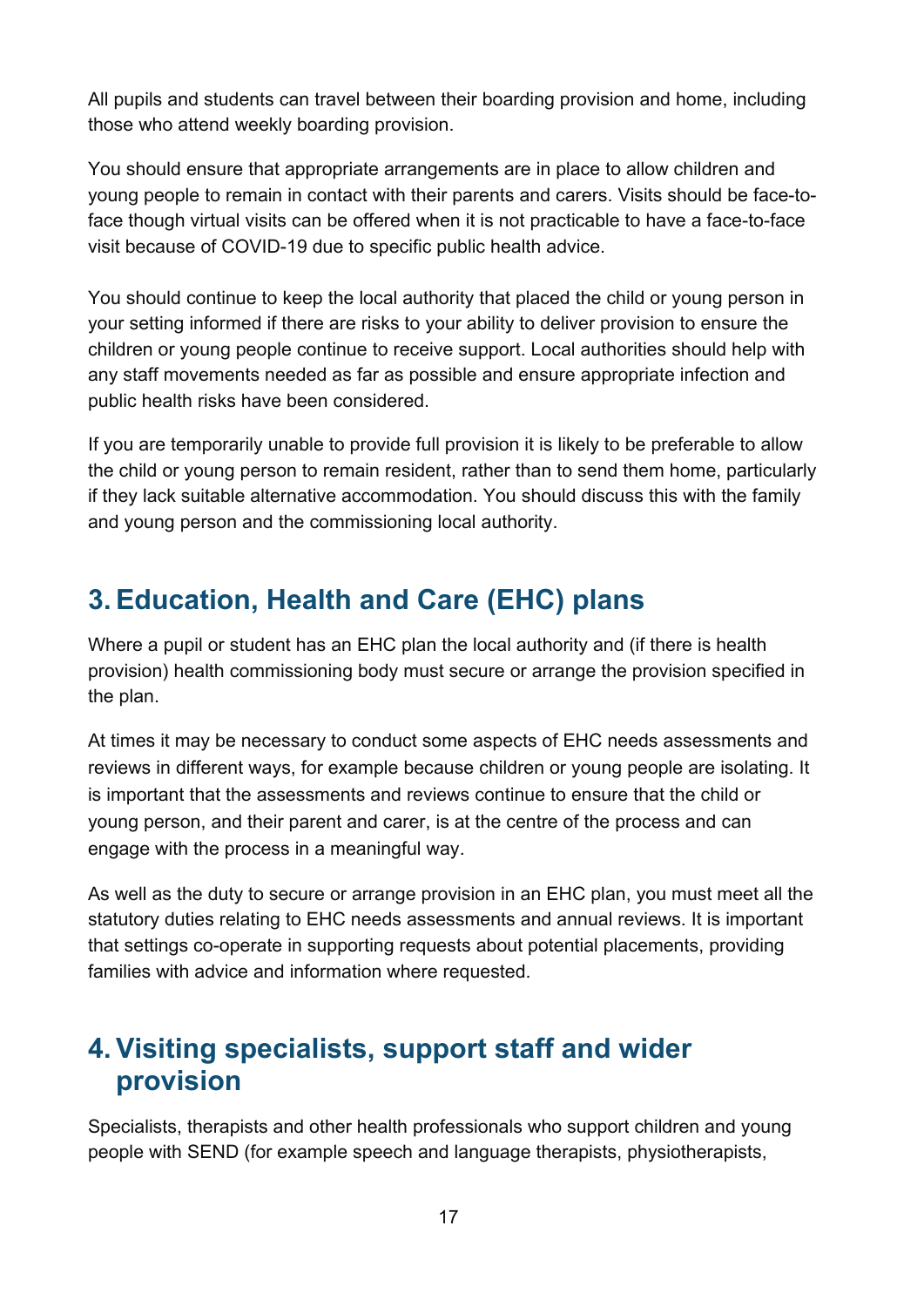occupational therapists, educational psychologists and specialist teachers), should provide interventions as usual.

Where children and young people with an EHC plan are in receipt of health provision, recognising that the duties to deliver provision set out in an EHC plan are fully in force, you should work collaboratively with their local authority, Clinical Commissioning Group (CCG) and health providers to agree appropriate support in view of the latest and current local public health guidance.

Where children and young people with EHC plans are not attending their education setting because they are following public health advice, multi-agency professionals should collaborate to agree how to meet their duties to deliver the provision set out in the EHC plan. This may include face-to-face visits to the home, or virtual support by means of video or telephone calls, or via email.

## <span id="page-17-0"></span>**5. Respite care**

Social care services for disabled children which provide respite care should continue to operate. This includes residential and non-residential respite services and both formal and informal care in the family home.

## <span id="page-17-1"></span>**6. Remote education**

Where appropriate you should support those who are self-isolating because they have tested positive to work or learn from home if they are well enough to do so. Schools subject to the remote education [temporary](https://www.gov.uk/government/publications/remote-education-temporary-continuity-direction-explanatory-note) continuity direction are required to provide remote education to pupils covered by the direction where their attendance would be contrary to government guidance or legislation around COVID-19.

You should maintain your capacity to deliver high quality remote education across this academic year, including for pupils who are abroad, and facing challenges to return due to COVID-19 travel restrictions, for the period they are abroad.

Post-16 settings should continue to refer to the detailed guidance on remote education expectations set out in the [further education COVID-19 operational guidance.](https://www.gov.uk/government/publications/coronavirus-covid-19-maintaining-further-education-provision)

Independent Schools (not including academies) are only covered by the remote education temporary continuity direction in relation to state-funded pupils in their schools. However, they are still expected to meet the [Independent School Standards](https://www.gov.uk/government/publications/regulating-independent-schools) in full at all times.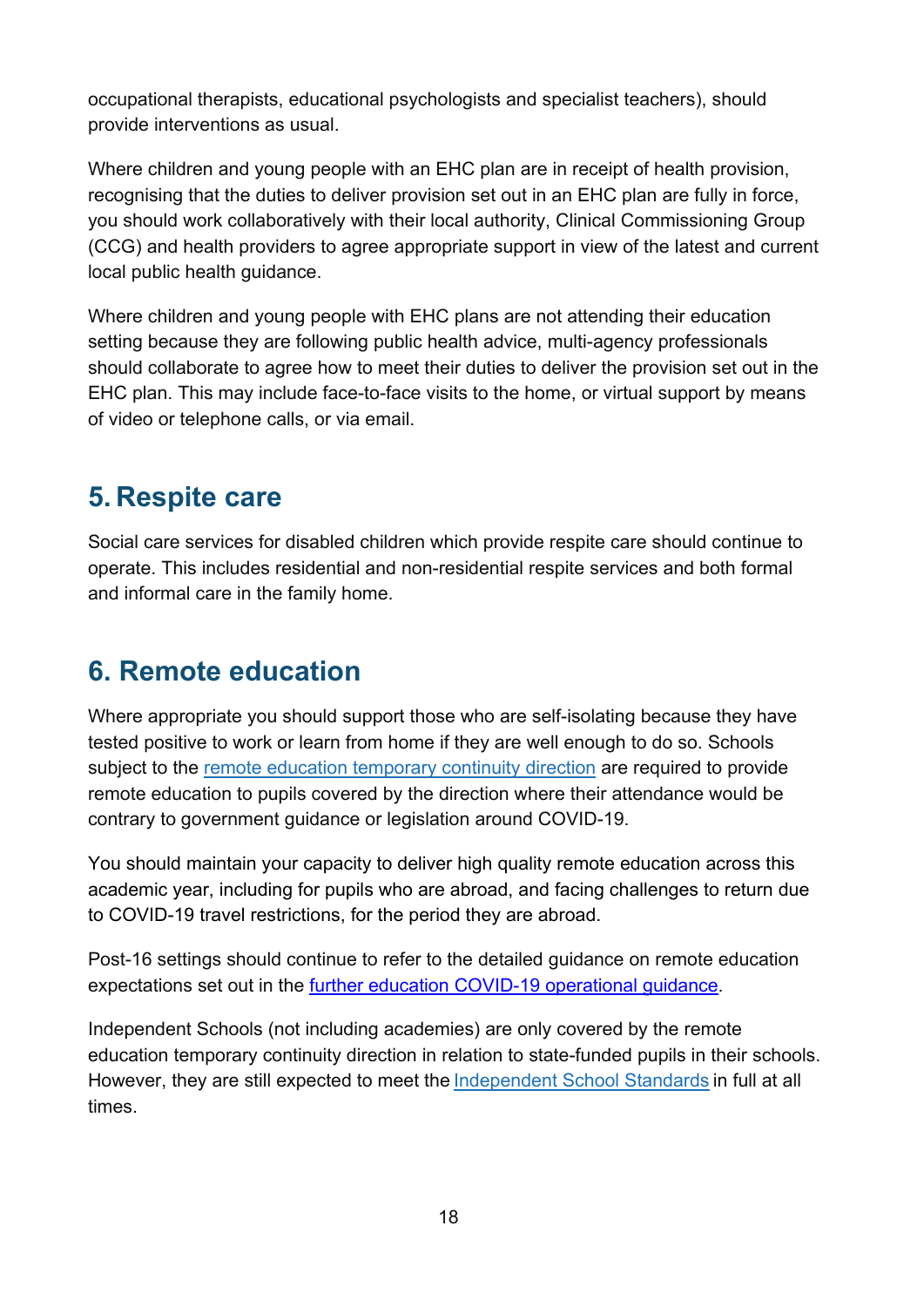Teachers are best placed to know how to most effectively meet pupils and students needs to ensure they continue to make progress if they are not in face-to-face education because they are following public health advice.

We recognise that some pupils and students with SEND may not be able to access remote education without adult support and so expect schools and colleges to work collaboratively with families and put in place reasonable adjustments so that pupils with SEND can successfully access remote education appropriate for their level of need.

Further details on delivering remote education for children and young people with SEND are set out in [remote education good practice.](https://get-help-with-remote-education.education.gov.uk/send.html)

You should have systems for checking daily whether pupils and students are engaging with their work, and work with families to rapidly identify effective solutions where engagement is a concern.

## <span id="page-18-0"></span>**7. Education Recovery**

Given the disruption to students' education over the course of the pandemic, recovery programmes should continue to be delivered to support children and young people to catch up, especially disadvantaged and vulnerable children and those with the least time left in education. DfE will keep programme delivery under review to ensure they provide the right support to students and staff.

We have announced a number of programmes and activities to support pupils and students to make up education missed as a result of the pandemic. Further information is available at [Education Recovery Support.](https://www.gov.uk/government/publications/education-recovery-support) This includes further information on the:

- [recovery premium](https://www.gov.uk/government/publications/recovery-premium-funding/recovery-premium-funding)
- tutoring (including the [National Tutoring Programme](https://nationaltutoring.org.uk/) and [16 to 19 tuition fund\)](https://www.gov.uk/guidance/16-to-19-funding-16-to-19-tuition-fund)
- teacher training opportunities
- curriculum resources
- [curriculum planning](https://www.gov.uk/government/publications/teaching-a-broad-and-balanced-curriculum-for-education-recovery)
- specialist settings
- wider continuous professional development resources, including to support teacher wellbeing and subject-specific teaching

## <span id="page-18-1"></span>**Tutoring**

The [National Tutoring Programme \(NTP\)](https://nationaltutoring.org.uk/) is a government-funded, sector-led initiative designed to support schools to address the impact of coronavirus (COVID-19) on pupils' progress and attainment.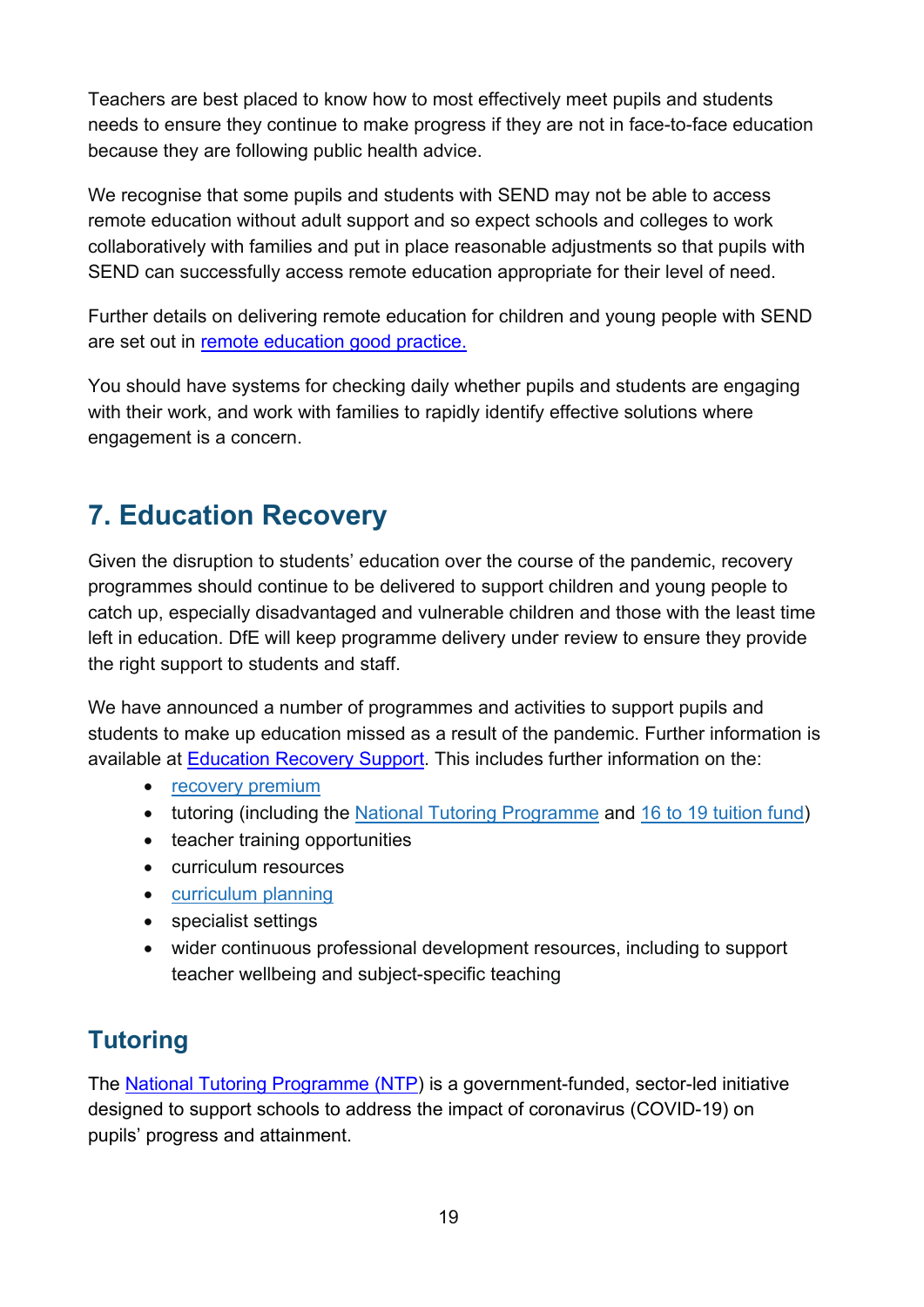Building on the success of NTP in the 2020/21 academic year, we have further developed the programme to make it easier for schools to access tutoring to ensure that they can support the pupils they believe are most in need. Specialist settings will receive a funding uplift for children and young people who are more likely to need one-to-one tutoring.

This academic year 2021/22, there are three subsidised tutoring routes:

- tuition partners (TP), where settings can access high-quality subsidised tutoring from an approved list of tutoring providers.
- academic mentors, who work in-house to provide intensive support in the most disadvantaged schools.
- school-led tutoring a new school-led tutoring element which gives flexibility for schools to choose their own tutors. This expansion of the tutoring programme will allow schools and colleges the flexibility to engage local tutors or staff members who are best able to support children and young people with their specific needs.

The 16-19 tuition fund will continue to support students with SEND. In line with 16-19 funding, young people with SEND aged 19-24 who have an EHC plan who meet the criteria will be eligible for the tuition fund.

Institutions may choose to use this funding to support learners with SEND to catch up on skills and learning that are important for their preparation for adulthood.

## <span id="page-19-0"></span>**Early language**

The Nuffield Early Language Intervention (NELI) programme is an evidence-based oral language intervention for children in nursery and reception who show weakness in their oral language skills. NELI is delivered by a trained teaching assistant providing small group and individual training sessions. It is not designed as specialist provision to replace speech and language therapy interventions but can supplement these and will be delivered in both special and mainstream settings.

#### <span id="page-19-1"></span>**Recovery Premium**

We have prioritised children who attend specialist settings by providing a funding uplift for pupils in special schools, AP, hospital schools and special units within mainstream schools.

Schools should use the funding to prioritise support for particular pupils according to their need. This can include providing support for non-academic barriers to success in school, such as attendance, behaviour and social and emotional support. For example, these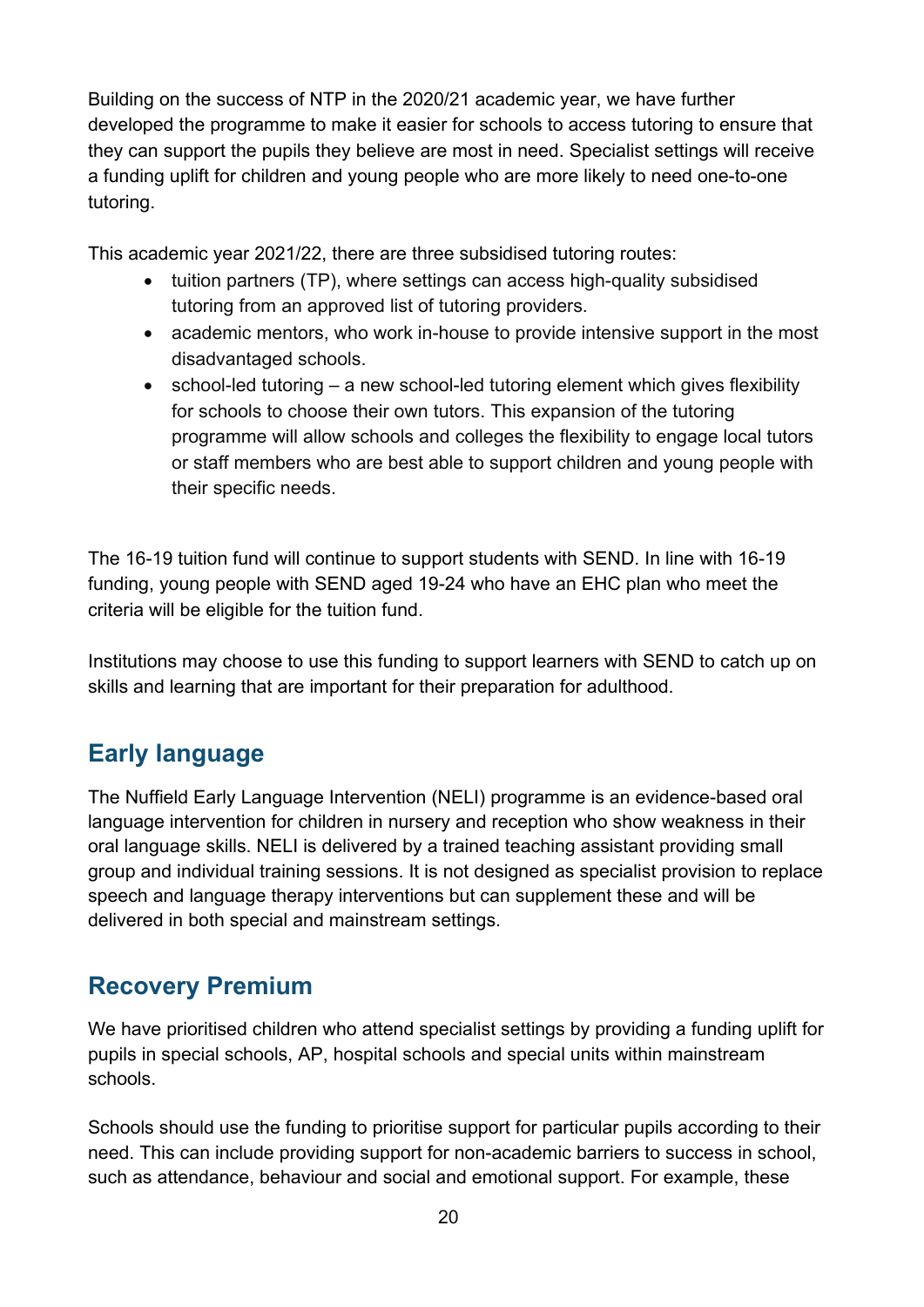may include interventions such as:

- extra teaching capacity
- speech and language therapists
- educational psychologists
- access to technology.

#### <span id="page-20-0"></span>**Further Education and Post-16 Support**

As part of the June announcement, the Government confirmed that it will give providers of 16-19 education the option to offer students in year 13 (or equivalent) the opportunity to repeat up to one more year if they have been severely affected by the pandemic. For students with an EHC plan, the option to repeat a year should be considered as part of the local authority's annual review of the plan.

Arrangements under an EHC plan can continue up to age 25 for those young people who need to take longer to complete their education or training. Local authorities will need to make a judgement, in consultation with parents and the young person, about whether or not agreed outcomes have been met such as if the young person has been prepared and is able to make a successful transition to adulthood. In every case the local authority needs to consider whether it is in the best interests of an individual to stay in education.

Young people with an EHC plan on a supported internship who were not able to meet the core aim of their internship in the 2020-21 academic year, may continue their internship into the 2021-22 academic year. It is very unlikely that all supported interns will need to extend their internship for a full year. Providers should determine the length of time that a learner will require based on the needs of the individual, and in agreement with the local authority.

It is important to note that the legislative and funding arrangements for EHC plans do not allow for a plan to be extended beyond the age of 25.

## <span id="page-20-1"></span>**8. Home to school transport**

Advice is available in the [Dedicated transport to schools and colleges COVID-19](https://www.gov.uk/government/publications/transport-to-school-and-other-places-of-education-autumn-term-2020)  [operational guidance.](https://www.gov.uk/government/publications/transport-to-school-and-other-places-of-education-autumn-term-2020)

Staff and pupils should follow [wider advice on face coverings](https://www.gov.uk/government/publications/face-coverings-when-to-wear-one-and-how-to-make-your-own/face-coverings-when-to-wear-one-and-how-to-make-your-own) outside of school, including on transport to and from school or college.

Those responsible for dedicated transport should keep their risk assessments updated in light of any updated guidance.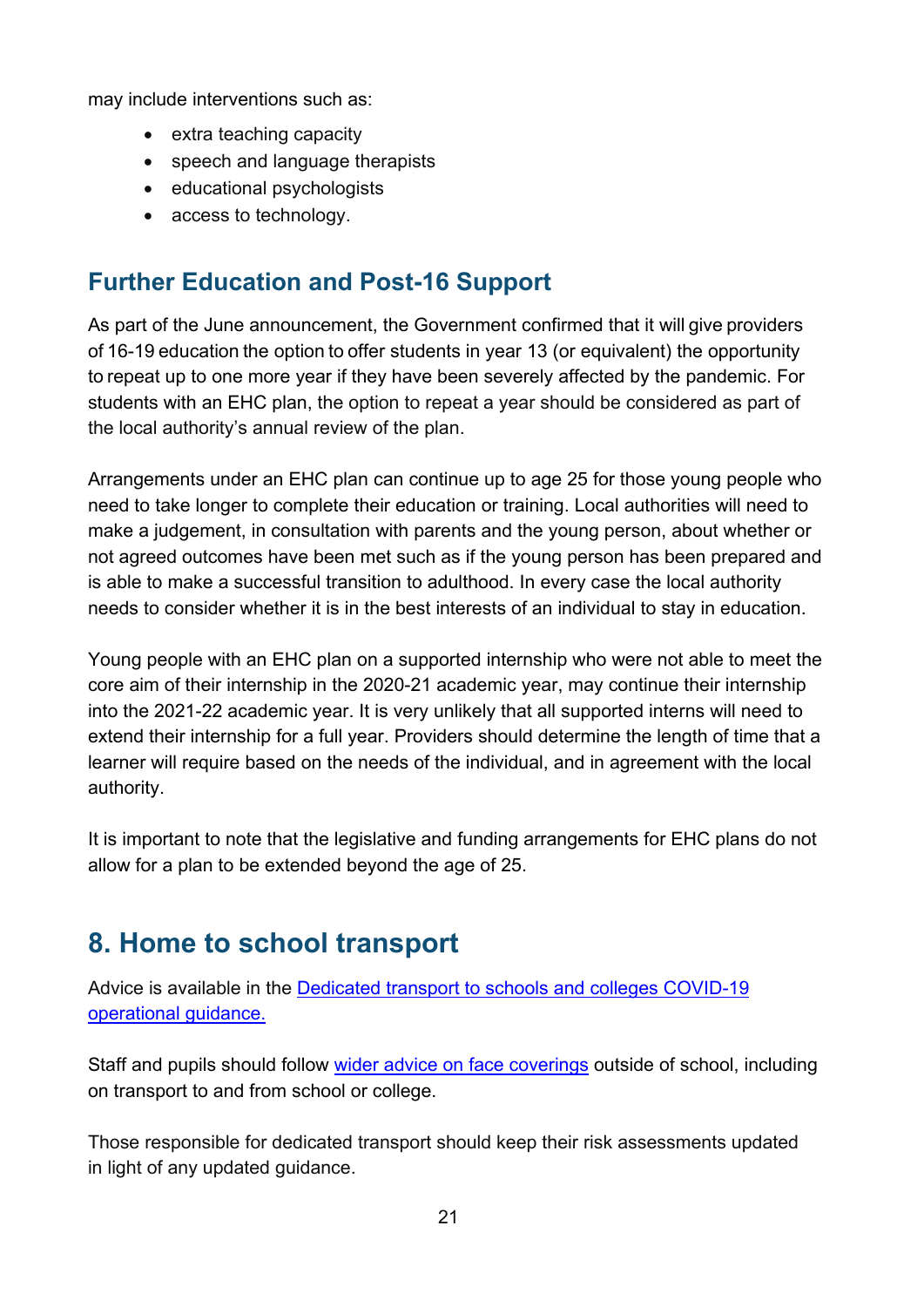Drivers and passenger assistants will not normally require personal protective equipment (PPE) on home to school transport. However, where the care and interventions that a child or young person ordinarily receives on home to school transport required the use of PPE before COIVD-19, that should continue as usual. For more information, refer to the guidance on the [Use of PPE in education, childcare and children's social care](https://www.gov.uk/government/publications/safe-working-in-education-childcare-and-childrens-social-care) This guidance is currently under review.

In response to COVID-19, some local authorities asked parents to accept personal travel budgets or mileage allowances to take their child to school or college. This remains permissible with the parent's consent.

## <span id="page-21-0"></span>**9. Funding**

The normal funding arrangements will apply, as set out in the [high needs operational](https://www.gov.uk/government/publications/high-needs-funding-arrangements-2021-to-2022)  [guide](https://www.gov.uk/government/publications/high-needs-funding-arrangements-2021-to-2022) for the period from April 2021.

It is important that AP settings maintain their capacity to support local schools with any increase in behaviour and mental health issues as a result of the pandemic. We are aware that some AP settings have faced reduced income due to decreased commissioning activity. Special and AP academies that are experiencing financial difficulties can approach the Education and Skills Funding Agency (ESFA) for assistance. Local authorities have similar processes to support pupil referral units (PRUs) in financial difficulty and can set aside funds in their high needs budget for this purpose.